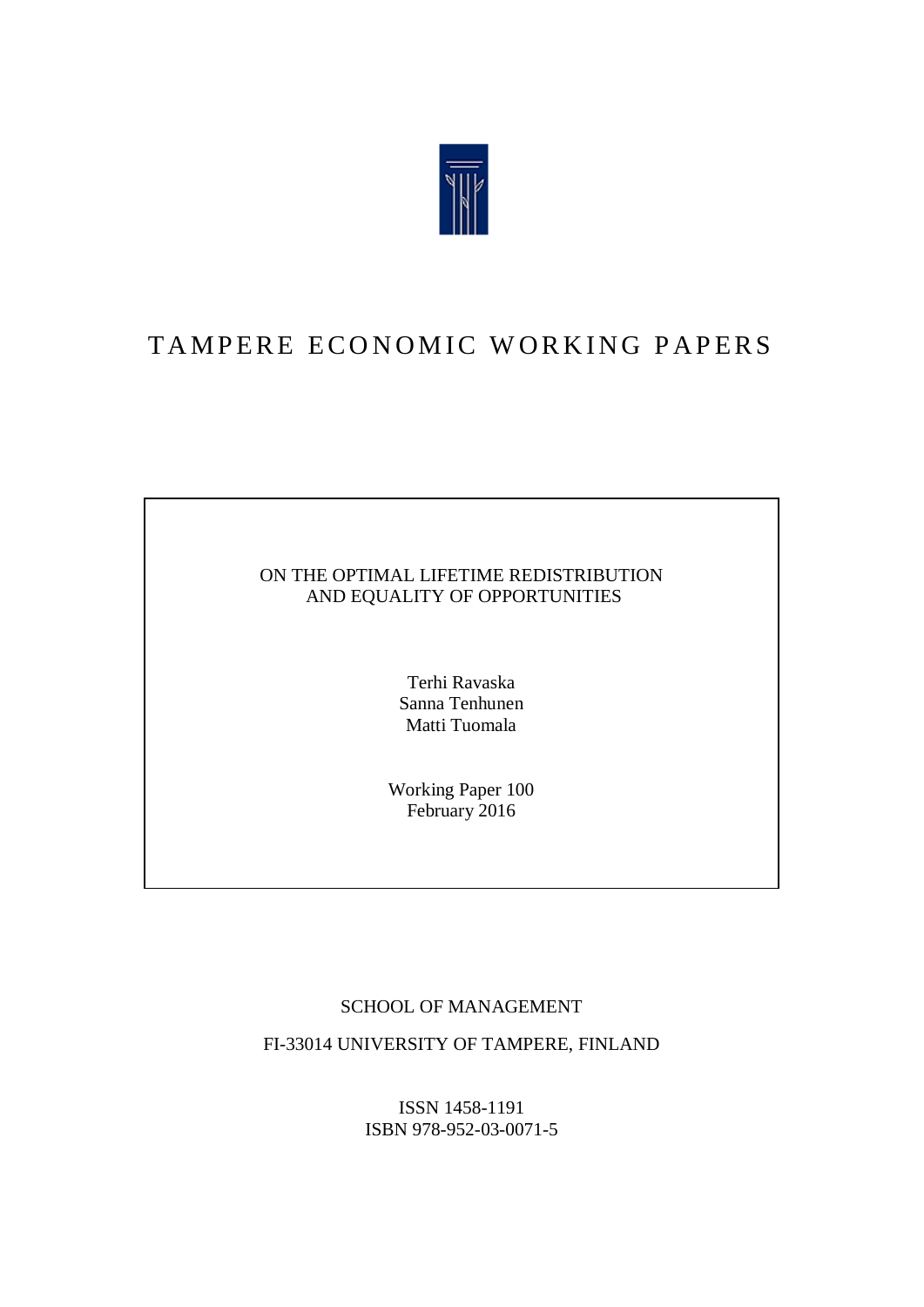# On the optimal lifetime redistribution and equality of opportunities

Terhi Ravaska $^1$ , Sanna Tenhunen $^2$ , Matti Tuomala $^3$ 

<sup>1</sup> School of Management, University of Tampere, Finland (terhi.ravaska@uta.fi)

<sup>2</sup>Finnish Centre for Pensions, Finland

<sup>3</sup>School of Management, University of Tampere, Finland

February 2016

#### Abstract

In this paper we examine optimal lifetime redistribution policy in equality of opportunity framework (EoO). The dynamic complications are avoided by studying the optimal redistribution within a cohort. We characterise optimal redistribution policy when there are differences not only in individuals' productivities but also in their tastes towards the timing of consumption, i.e. some are patient and others impatient in consumption over the life-cycle and this preference together with productivity is non-observable to government. In the spirit of Roemer (1998) and Van de Gaer (1993) our approach applies a compromise between the principle of compensation and the principle of responsibility. We derive analytical expressions which describe the optimal distortion (upward or downward) in saving.

As the multidimensional problems become very complicated, to gain a better understanding, we also examine numerically the properties of an optimal lifetime redistribution policy. The numerical results show the implications of different structure of economy to optimal taxation policy. We find support for non-linear tax/pension program in which some types of individuals are taxed while some are subsidized. Numerical simulations show quite big differences in terms of the levels of marginal tax rates between utilitarian and EoO-cases, indicating that the optimal income taxation results are sensitive for the choice of social planner's goals. There are larger differences between types in working careers under equality of opportunity framework than in standard utilitarian case.

Key words: Optimal taxation, lifetime redistribution, heterogeneous time preferences, equality of opportunity

JEL classification: H21, H55, D71

Acknowledgments: OP Group Research Foundation and University of Tampere are gratefully acknowledged for financial support to Ravaska. Also funding from the Strategic Research Council (SRC) at the Academy of Finland (project no. 293120, "Work, Inequality, and Public Policy") is gratefully acknowledged. The authors thank seminar participants and commentators in IIPF 2015 and Nordic Workshop in Public Economics 2015.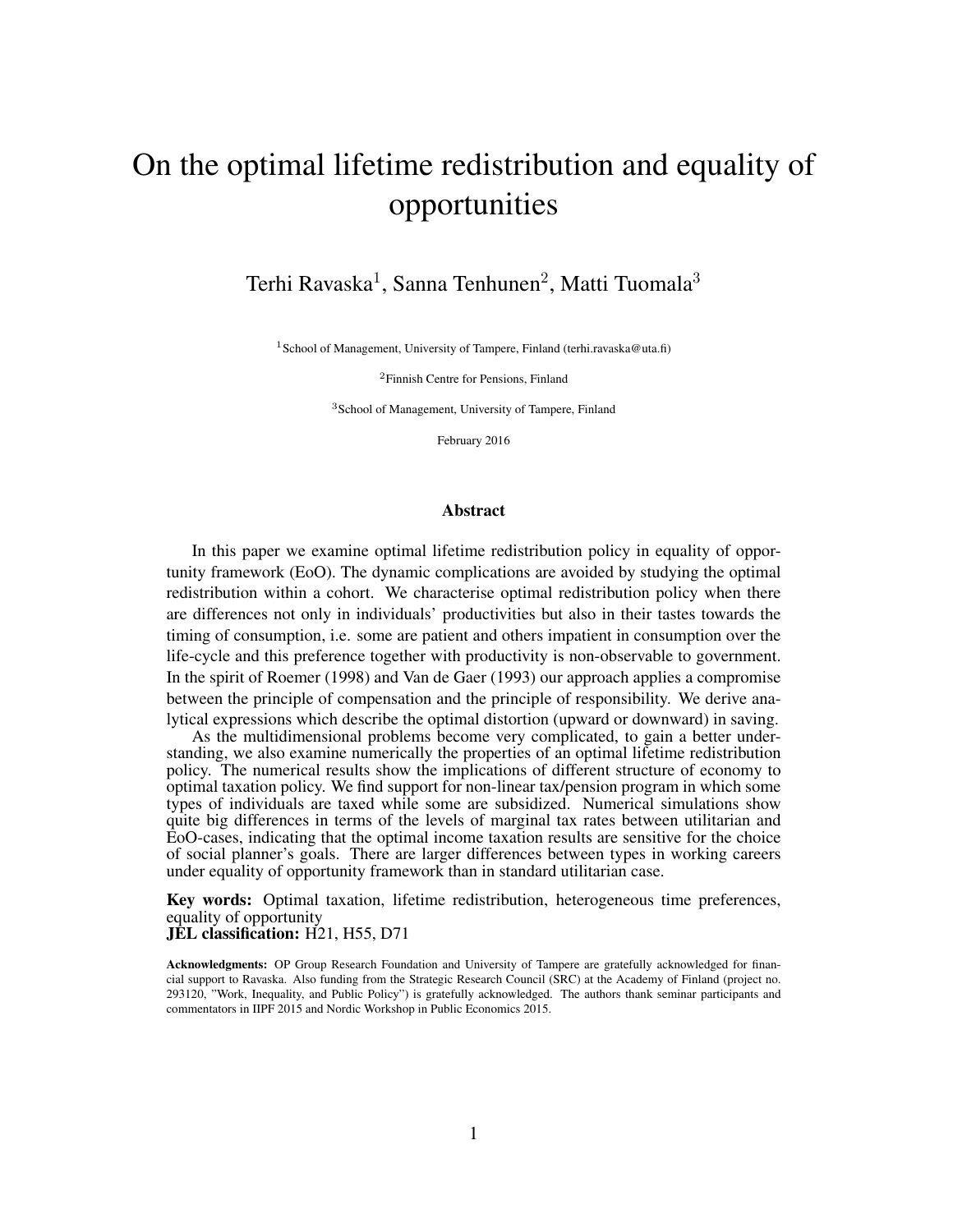### Introduction

The assumption that differences in lifetime earnings can be completely explained by time preferences, is obviously an unrealistic one, just as it would be a simplification of reality to explain them as a result of differences in ability. A more realistic model should take both into account. There are well-known technical difficulties related to incentive constraints to study multidimensional optimal tax problems including both of the elements. Another problem is how to incorporate heterogeneous preferences into social welfare function (SWF) in analysing optimal tax policy. Social welfare functions can be quite straightforwardly parameterized when individuals have identical preferences represented by a utility function. In the case of one-dimensional population, there are two possible ways to observe differences in economic outcomes. Namely, if people have identical preferences but they differ in abilities, we are back in the Mirrlees model. In the opposite case the diversity of preferences is the sole source of inequality.

In the case of diversity in preferences some people would, however, say that if individuals have the same opportunities while their choices may differ, there is no ethical basis for redistributive taxation. According to this view individuals should be compensated for circumstances which they have no control of, such as their family background or disability at birth. On the other hand, individuals should be held responsible for circumstances which they can control, such as how many hours or weeks they work. Hence, no redistribution should take place based on such choices. The former is referred as the *principle of compensation* and the latter the *principle of responsibility* (see Fleurbaey (1994), Roemer (1998) ). By the principle of compensation, it is fair to redistribute from high ability to low ability individuals. By the principle of responsibility, it is unfair to redistribute from the consumption lovers toward the leisure lovers. In the one dimensional population, those principles are easy to apply. For example, if individuals differ only according to their earnings ability (wage rate) and not in their preferences, then the principle of compensation reduces to a maximin criterion whereby the tax and transfer system should provide as much compensation as possible to the worst off people. If individuals differ solely in preferences, the principle of responsibility calls for no redistribution at all because everybody has the same opportunities. It would be unfair to redistribute based on tastes. The standard welfarist approach can obtain this result only in the case where social marginal utilities of net income are the same across individuals (absent transfers).

In multidimensional world the problem of choosing different utility functions for representing non-identical preferences is more complex. If individuals have different preferences, it isn't clear how to weight their utilities in a social welfare function. It can be argued that the fundamental distinction is not so much between earning abilities and preferences but between those factors which are beyond individual's control, and those which are purely a matter of individual choice. That means redistribution policies should aim to eliminate disparities in those matters which are beyond individual control, but should be neutral about those matters which are within their control. How to apply these two principles? There is a fundamental conflict between these principles. Namely, even in the world of perfect information with lump sum redistribution tools the government cannot generally satisfy these two principles at the same time.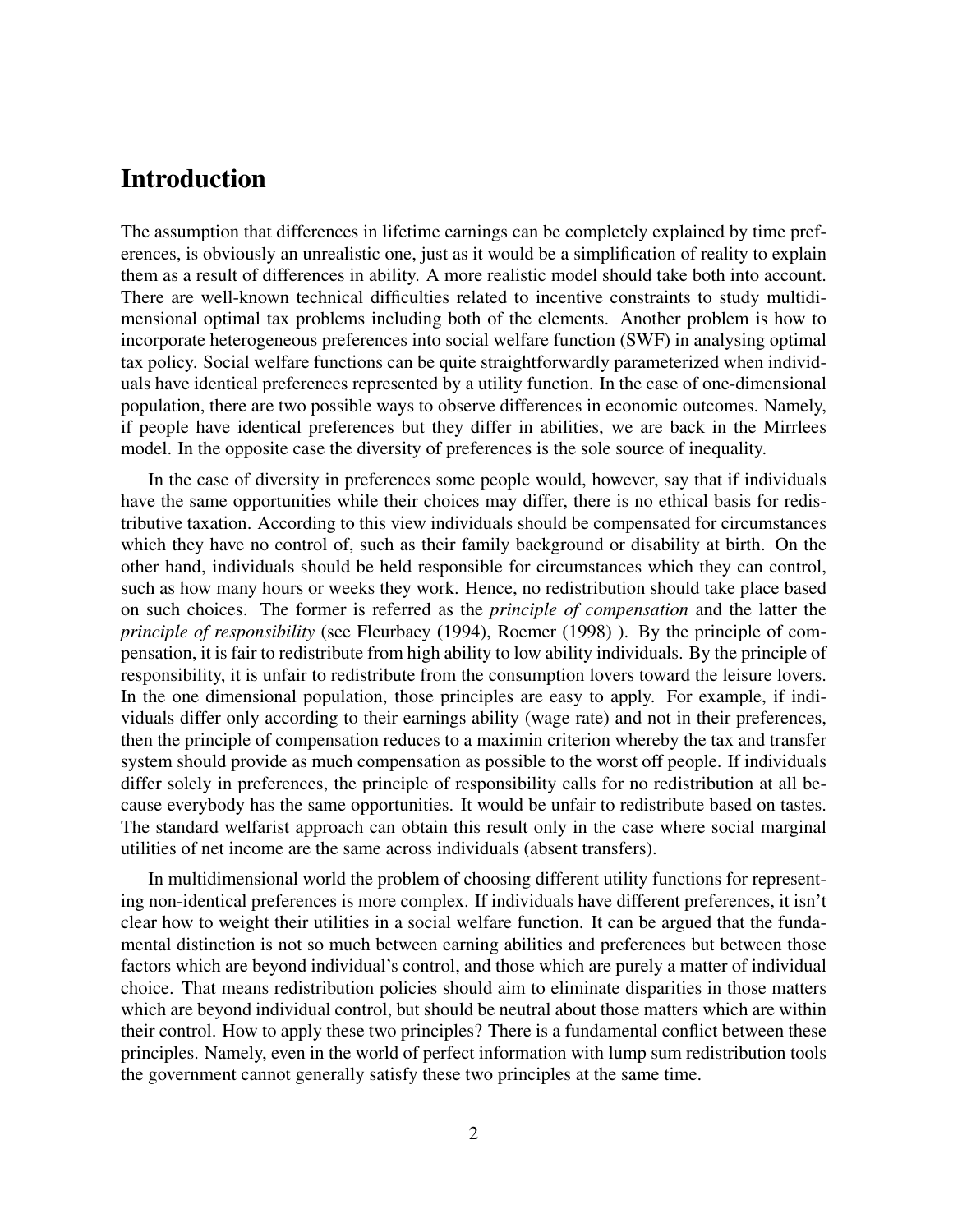This paper studies the optimal lifetime redistribution policy within a cohort with heterogeneity in earnings ability and preferences. The heterogeneity in preferences arise because tastes towards the timing of life-cycle consumption differs between individuals; some individuals are more present-oriented in consumption and so save less for the retirement period. These preferences are parametrized with different discount rates meaning that the more present-oriented consumer have a higher discount rate and thus a lower discount factor in his utility function. The differences in preferences differ from the myopic consumers because myopic consumers *ex-post* prefer saving more in the earlier periods and this justifies government interventions. However, in our paper there are true variation in tastes towards timing of consumption.

The differences in tastes raises the difficulty of how to choose the appropriate social welfare function. One way is to assume a paternalistic government as with myopic consumers (see Cremer et al. (2009), Tenhunen & Tuomala (2013)). With genuine differences in preferences there are some recent contributions that incorporate heterogeneous time preferences into optimal tax analysis while remaining agnostic about the appropriate cardinalization (see Cremer et al. (2009) Tenhunen & Tuomala (2010,2013)). In the spirit of Roemer (1998) and Van de Gaer  $(1993)^1$  our approach applies a compromise between the principle of compensation and the principle of responsibility. For individuals with same discount rates but different wage rates, the maximin criterion is applied. Thus we have a social ordering over each discount rate group. Then we aggregate over discount groups so that the minimum utility levels for different discount groups are averaged. The least well off of each preference groups are added together. In other words a zero aversion of inequality can be applied along the dimension of responsibility (in our case time preference) whereas a high aversion to inequality is acceptable along the dimension of circumstances (in our case skill).

Our model consists two periods, where individuals work only during the first period and decide how much to save for the second period. Our focus is on the distortions in savings decisions. The paper continues the research done by Tenhunen & Tuomala  $(2010,2013)^2$  by introducing the framework of equality of opportunity. The equality of opportunity framework takes into account the principles of compensation and responsibility as noted above. Since the aim is to model an economy which multidimensional heterogeneity, the analytical results do no more reveal the signs of the distortions. For this reason numerical methods are used. Our results can also be interpreted in absence of private savings. In this case the second period consumption is publicly provided pension and thus we can extend our analysis into studying the optimal retirement plans in our modelling economy.

The structure of the paper is the following. In the first section we present the benchmark model where the time preference and ability are perfectly correlated. Then in section 3 we

<sup>&</sup>lt;sup>1</sup>Bossert (1995) and Fleurbaey (1994) have studied the idea of compensating inequalities due to circumstances only, while remaining other inequalities untouched.

<sup>2</sup>Tenhunen & Tuomala (2010) studied optimal life-time redistribution in 4-types setting where government objective is either utilitarian or paternalistic and consumer preferences are approximated with Cobb-Douglas utility function. Tenhunen & Tuomala (2013) studied how habit formation affects the optimal tax and pension scheme under heterogenous preferences.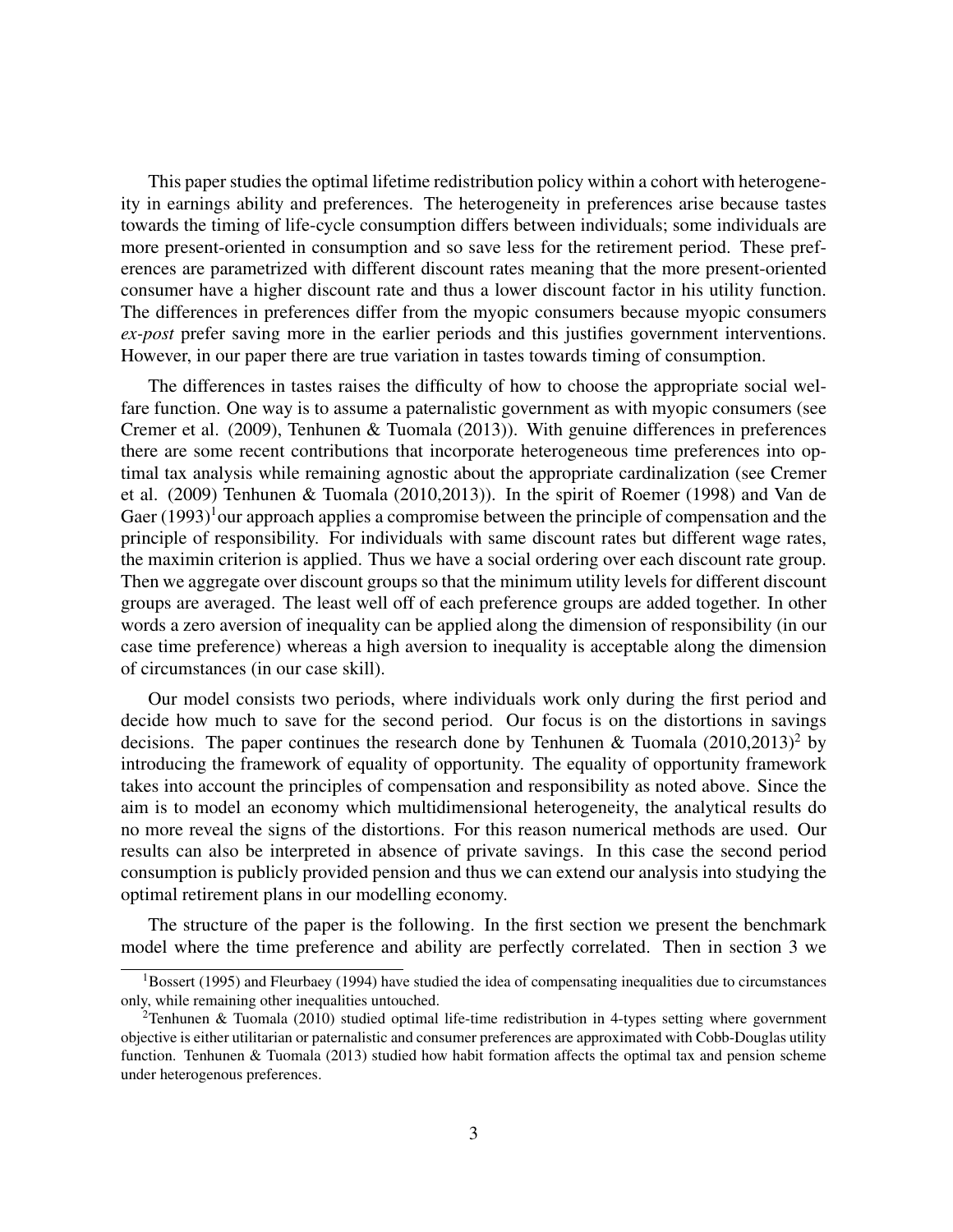extend the model to include three types, first by pooling the low ability types into one time preference group and in another case by pooling the high ability types into one time preference group. In section 4 we include all the four types in the model. Analytically the direction of distortions cannot be determined so in the end of each section we show with numerical simulations what kind of distortions occur for each type. Section 5 concludes.

## 2. A benchmark model

#### 2.1 Two types with a positive correlation between skill and discount factor

Unlike in the original Mirrlees model, we assume that individuals differ not only in productivity but also in time preference<sup>3</sup>. As a benchmark we use a simple two-type model, similar to the much used two-type model first introduced by Stern (1982) and Stiglitz (1982). Each individual has a skill level reflecting his wage rate, denoted by  $n$ , and differences in time preferences are represented by a discount factor, denoted  $\delta$ . We denote low skill and low discount factor by the superscript L and high skill and high discount factor by the superscript H. The assumption of positive correlation implies that  $\delta^L < \delta^H$ . The proportion of individuals of type i in the population is  $N^i$ , with  $\sum N^i = 1$ .

As is well known, due to Atkinson & Stiglitz (1976) results, under a mild separability assumption income taxation does not need be supplemented by other taxes. Saez (2002) argues that the Atkinson-Stiglitz result of commodity taxes holds only when each individual has identical discount rates. He argues that individuals with higher earnings save relatively more which suggests that high-skilled individuals are more likely to have higher discount factors and thus there is role for taxing savings beside labour taxation. In this case, discount factor is positively correlated with productivity level. Diamond & Spinnewijn (2011) study heterogenous discount factors and capital taxation and show that perfect correlation between ability and discount factor isn't necessary required in order to derive the result of positive capital taxation for high-skilled type. However, this result is more robust if there is positive correlation between skill and discount preference.

In our benchmark model, the assumptions over preferences imply that high-skilled people discount the future less heavily and thus have higher savings rates. Given this, the statement that high-productivity people are more patient follows from the empirical correlation between savings rates and earnings. In Figure 1, based on Consumer Surveys in Finland over the period of 1976-2012, we see that there is a strong correlation between saving rates and income.

<sup>&</sup>lt;sup>3</sup>Sandmo (1993) considers a case where people differ in preferences, but are endowed with the same resources. Tarkiainen & Tuomala (1999, 2007) also consider a continuum of taxpayers simultaneously distributed by skill and preferences for leisure and income.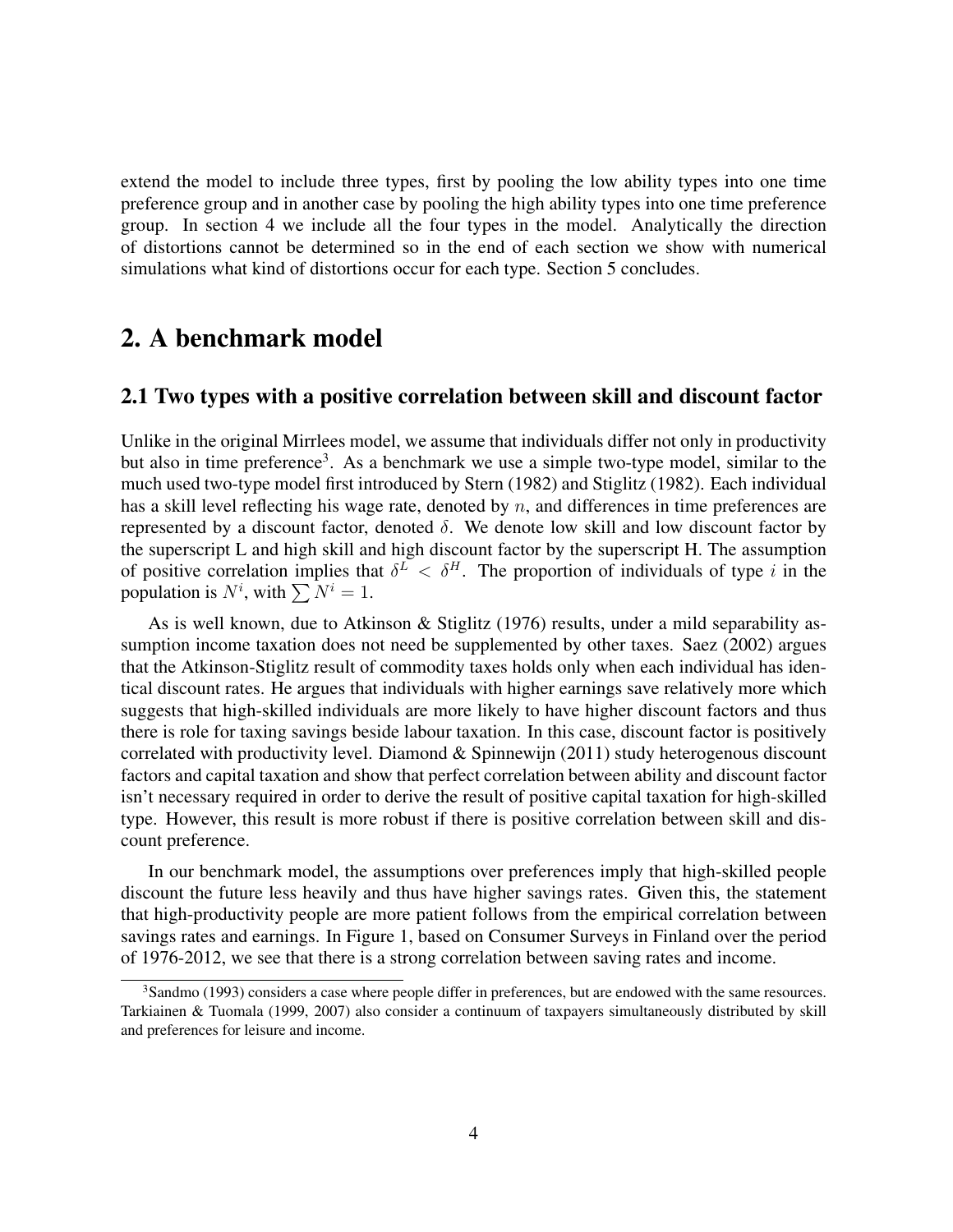

Figure 1: Average savings rates in different income deciles. Source: Riihela et al. (2015)

In light of this empirical evidence we take as a starting point a separable utility with positive correlation between discount factor and productivity<sup>4</sup>.

The life-time utility of an individual of type  $i$  is additive in the following way:

$$
U^{i} = u(c^{i}) + \delta^{i} v(x^{i}) + \psi(1 - y^{i}),
$$
\n(1)

where c and x denote consumption when young and old respectively and  $y$  is labour supply when young. Utility function is increasing in  $c$  and  $x$  and decreasing in  $y$  and it is strictly concave, i.e.  $u', v', \psi' > 0, u'', v'', \psi'' < 0$ . We also assume that all goods are normal.

To introduce returns to capital and the possible taxation thereof, it is necessary to consider a two-period model. Individuals are free to divide their first period income between consumption, c, and savings, s, Each unit of savings yields an additional  $1 + \theta$  units of consumption in the second period after-tax income,  $x$ . As a further simplification we assume that the return on savings,  $\theta$ , is fixed, which may be justified by assuming that we consider a small open economy facing a world capital market. Consumption in each period is given by  $c^i = n^i y^i - T(n^i y^i) - s^i$ and  $x^{i} = (1 + \theta)s^{i}$ ,  $i = L, H$ .

The government wishes to design a lifetime tax system that may redistribute income between individuals in the same cohort. There is asymmetric information in the sense that the tax authority is informed neither about individual skill levels, labour supply nor discount rates. It can only observe before-tax income,  $ny$ . In this setting, where tax on both earnings and savings income are available, we examine whether or not savings ought to be taxed. The separability assumption makes it possible to isolate the significance of variations in time preferences.

<sup>4</sup>Alternatively the same outcome could be reached by assuming homothetic preferences and linear Engel curves.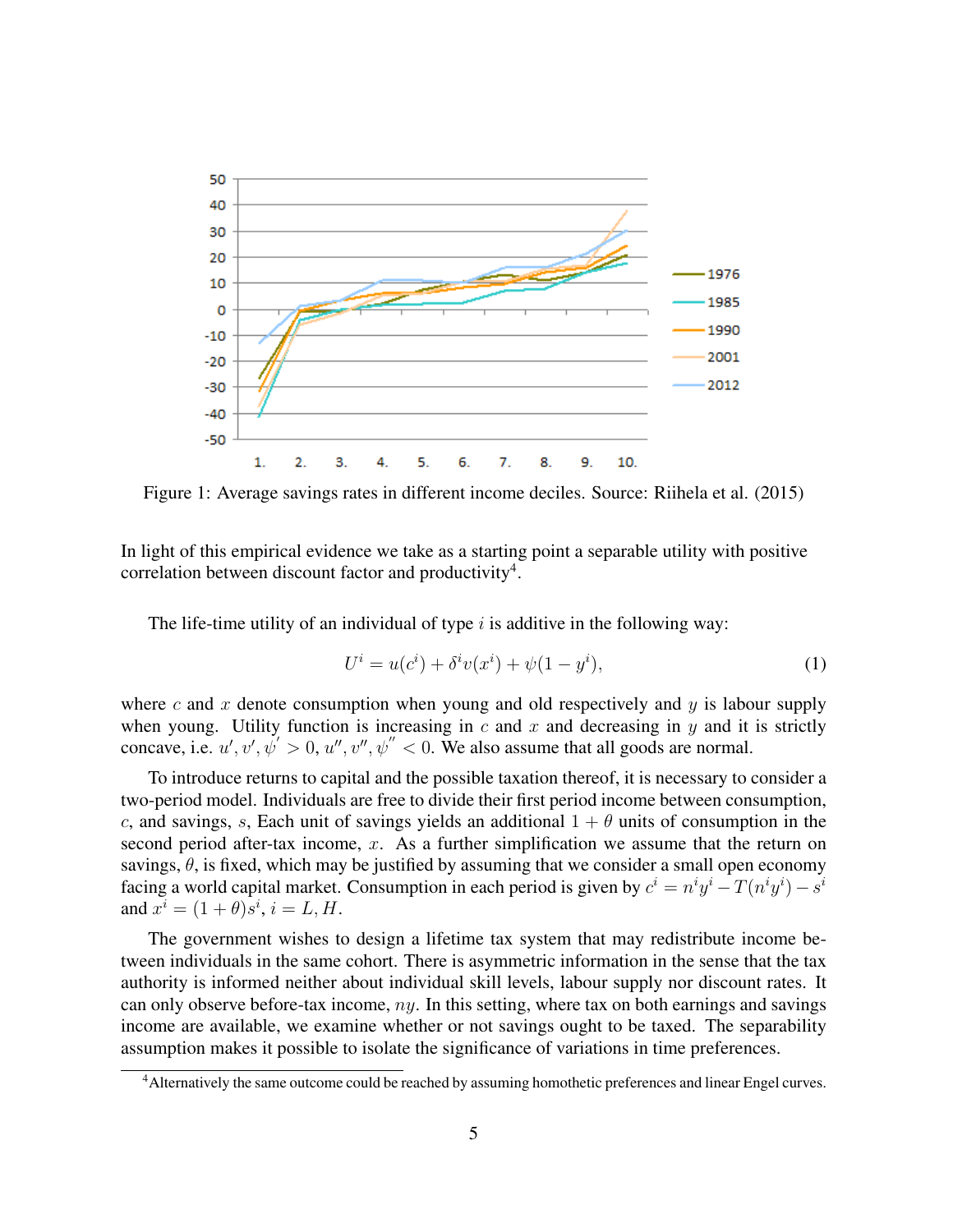Assume that the government controls  $c^i$ ,  $x^i$  and  $y^i$  directly. Alternatively, if we assume that there are no private savings, we have a model of labour income taxation in the first period and public provision of pension in the second period. In the case with perfect correlation between skills and discount factors Romer and Van de Gear approaches are equivalent with the maximin social welfare function. Here the government maximises the welfare of the worst-off group:

$$
U^{L} = [u(c^{L}) + \delta^{L} v(x^{L}) + \psi(1 - y^{L})],
$$
\n(2)

subject to the revenue constraint

$$
\sum N^i (n^i y^i - c^i - rx^i) = R,\tag{3}
$$

where  $r = \frac{1}{1+1}$  $\frac{1}{1+\theta}$  and the self-selection constraint<sup>5</sup>

$$
u(c^H) + \delta^H v(x^H) + \psi(1 - y^H) \ge u(c^L) + \delta^H v(x^L) + \psi(1 - \frac{n^L}{n^H} y^L). \tag{4}
$$

Multipliers  $\lambda$  and  $\mu$  are attached respectively to the budget constraint and the self-selection constraint. The Lagrange function of the optimization problem is

$$
\mathcal{L} = N^{L}[u(c^{L}) + \delta^{L}v(x^{L}) + \psi(1 - y^{L})] + \lambda[\sum N^{i}(n^{i}y^{i} - c^{i} - rx^{i}) - R] + \mu^{HL}[u(c^{H}) + \delta^{H}v(x^{H}) + \psi(1 - y^{H}) - u(c^{L}) - \delta^{H}v(x^{L}) - \psi(1 - \frac{n^{L}}{n^{H}}y^{L})].
$$
\n(5)

Our main interest is in the marginal taxation of savings<sup>6</sup>. For this purpose the first order conditions are written in the form  $\left(\frac{u_c}{v}\right)$  $\frac{u_c}{v_x}$ ) $i = \frac{\delta^i}{r}$  $\frac{\delta^2}{r}(1-d^i)$ , where the left hand side is individual *i*'s marginal rate of substitution between consumption in the first and in the second period and  $d^i$  is the distortion. A positive (negative)  $d^i$  implies that type i should have an implicit tax (subsidy) on savings. It is useful to define a relative difference in discount factors as  $\Delta^{ij} \equiv \frac{\delta^i - \delta^j}{\delta^j}$  $\frac{\partial}{\partial \theta}$  for any pair of discount factors. The first order conditions (presented in Appendix A equations A.1-A.6) imply that

$$
d^{L} = (\varphi^{1} - 1)\Delta^{HL}
$$
  
\n
$$
d^{H} = 0,
$$
\n(6)

 ${}^{5}$ The direction of the binding self-selection constraint is assumed to be, following the tradition in the onedimensional two-type model, from high-skilled individual towards low-skilled individual. This pattern is also confirmed in the numerical simulations.

<sup>&</sup>lt;sup>6</sup>In the numerical solution we also consider the marginal labour income tax rates. As has become conventional in the literature we may interpret the marginal rate of substitution between gross and net income as one minus the marginal income tax,  $\frac{\psi'(\frac{ny}{n})}{n y}$  $\frac{(\frac{n}{n})}{n u_c} = 1 - T'(ny)$ , which would be equivalent to the characterisation of the labour supply of an agent facing an income tax function  $T'(ny)$ . The marginal labour income tax rates satisfy the usual properties;  $T(n^Ly^L) > 0$  and  $T(n^Hy^H) = 0$ .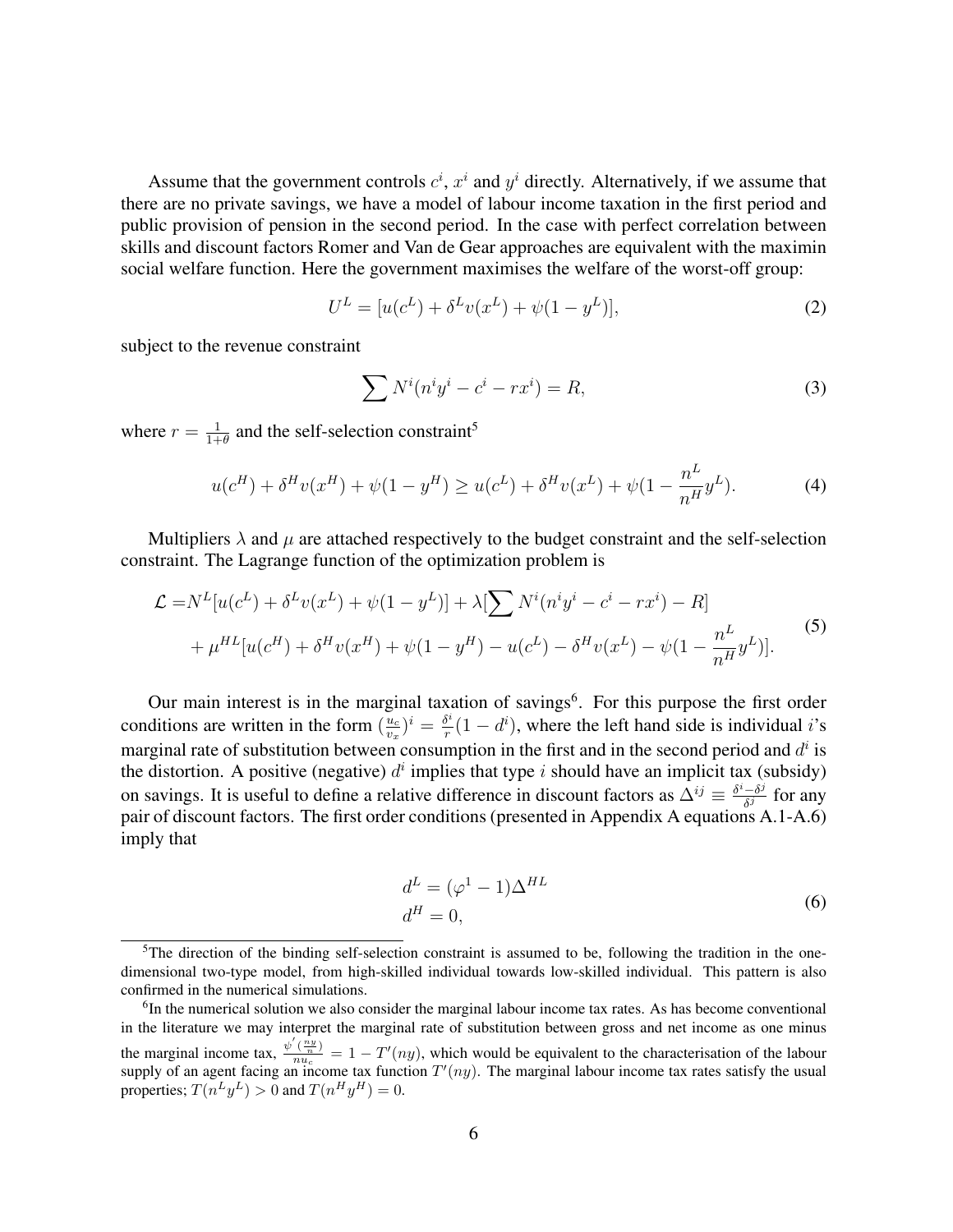where  $\varphi^1 = \frac{N^L}{N^L - \mu^H L}$ . The returns to savings of type *i* should not be taxed when  $d^i$  is zero. As  $d^H = 0$ , the optimal implicit marginal tax rate for the high-skill type is zero. When we assume, empirically plausibly, that  $\delta^H > \delta^L$ , we have  $d^L > 0$  implying implicit taxation of savings for the low-skilled type. This is the same result as in utilitarian case by Diamond (2003).

As a result of the two-dimensional heterogeneity, a tax on capital income is an effective way to relax an otherwise binding self-selection constraint. This is because even under separability the mimicker and the individual mimicked do not save the same amount. A high-skilled individual choosing to mimic low-skilled type values savings more than a low-skilled individual, since discounting of the future is less for the potential mimicker. Thus, taxing savings relaxes the self-selection constraint. Or put in another way: distortions generate second-order efficiency costs but first-order redistributional benefits.

#### 2.2 Numerical simulations

Adding multidimensionality to a constrained optimatization problem causes that the directions of the distortions cannot be determined from the analytical results. To gain information on the properties of the optimal redistribution policy we rely on numerical simulations<sup>7</sup>. These simulations reveal the binding incentive-compatibility constraints and so we can determine those allocations, that make the agents to reveal their true characteristics. However, solving multidimensional optimal tax problems numerically faces problems, especially when the number of the incentive-compatibility constraints increase.

In the numerical examples we assume the following separable form of utility function:  $U^i = -\frac{1}{c^i}$  $\frac{1}{c^i} - \delta^i \frac{1}{x^i} - \frac{1}{1-}$  $\frac{1}{1-y^i}$  (CES) and choose the following parameterization:

| Fraction of individuals in each group $N^i = 0.5$ for $i = L, H$ |                                                  |
|------------------------------------------------------------------|--------------------------------------------------|
| Discount factor                                                  | $\delta^L = 0.6$ , $\delta^H = 0.8$ , $r = 0.95$ |
| Productivities (wages)                                           | $n^L = 2, n^H = 3$                               |

#### Table 1: Parameterization

No a priori assumptions of the binding self-selection constraints are made in the numerical simulations. In the benchmark model, with perfect positive correlation between the skill and time preferences, numerical simulation verify the assumption that the only binding selfselection constraint is type H considering mimicking type  $L^8$ . Table 2 presents the optimal

<sup>&</sup>lt;sup>7</sup>The numerical procedure is described in Tenhunen & Tuomala (2010) Appendix B.

 ${}^{8}$ The slackness of the other self-selection constraints is also checked by calculating the difference in utilities when mimicking and when not.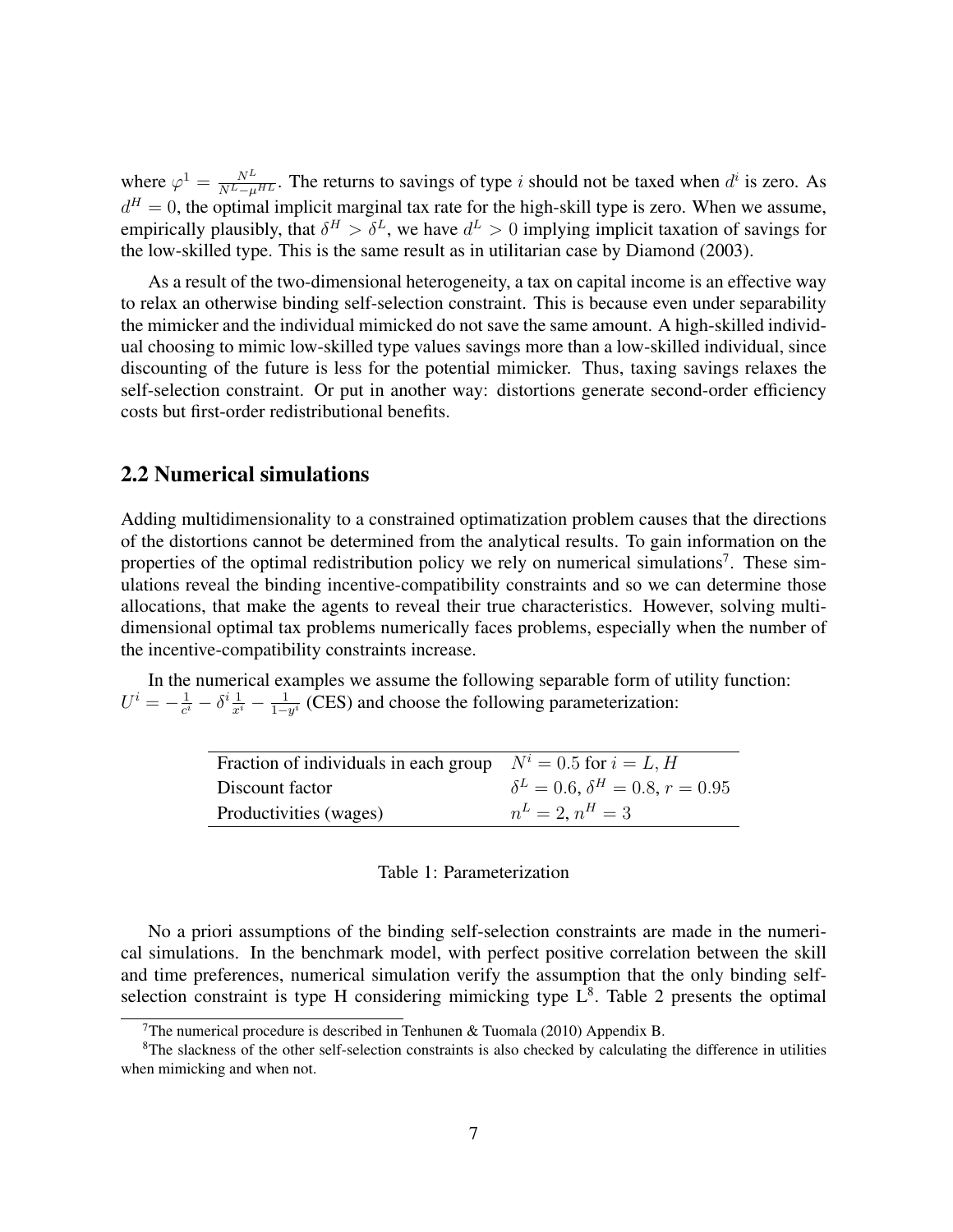| maximin                       | $\overline{c}$ | $\overline{x}$ |                              | y $U$ $T'$ | $d -$                                      | x/ny  |
|-------------------------------|----------------|----------------|------------------------------|------------|--------------------------------------------|-------|
| Type L                        |                |                |                              |            | 0.67 0.41 0.38 -4.58 29.43 41.71 53.07     |       |
| Type H 0.75 0.69 0.57 -4.79 0 |                |                |                              |            |                                            | 40.62 |
| utilitarian                   |                |                |                              |            |                                            |       |
| Type L                        |                |                |                              |            | $0.67$ $0.51$ $0.50$ $-4.67$ $6.30$ $6.72$ | 51.20 |
| Type H                        |                |                | $0.79$ $0.72$ $0.54$ $-4.56$ | $\bigcirc$ |                                            | 44.40 |

consumption, labour and utility levels, the marginal tax rates for savings and labour and the replacement rate  $(x/ny)$ . The additional results are presented in appendix B table B.1 and B.2.

Table 2: Consumption in period 1 and 2 (c and x), labour supply  $(y)$ , utility level  $(U)$ , marginal tax rates on labour income and savings (T' and d), replacement rate  $(x/ny)$ 

The results presented in table 2 shows that in an optimal solution the replacement rate decreases in earnings and there is a positive distortion i.e. marginal saving tax fot the lowproductivity type<sup>9</sup>. Compared to the case where there is no differences in preferences (and all have a high discount factor) the replacement rate in the current case is much lower for the lowproductivity worker, because the level of the second period consumption in the case of lower discount factor is much smaller. However, as the labour supply  $y$  could also be interpreted as the length of career, it means that the different discount factors lead to much shorter career for the low-productivity worker compared to the case with the same discount factor. Also without heterogenous preferences, in the equality of opportunity case there would be no savings distortions when here the saving distortions are significant. The high-productivity worker is relatively less affected from introducing the differences in preferences to the economy.

Compared to the utilitarian social welfare function (weighted sum of low and high types' utility functions) the numerical simulations show that the levels of marginal tax rates differ significantly between the two types of objective functions. The average net taxes (shown in Appendix B) also show that there is a great difference between the equality of opportunity and utilitarian cases. In the maximin case, the government aims to improve the wellbeing of the low-productivity type by significant subsidies and by distorting the labour supply and savings decision relatively more than in the utilitarian case. Also if we interpret  $y$  as a length of career or retirement age, we notice that in maximin case the length of career is much shorter for the lowproductivity worker but the labour supply decision for high-productivity worker is not much affected by changing the social preferences to maximin.

 $9$ In the case of perfect negative correlation, numerical simulations shows that L's distortion is a marginal subsidy. See figure 2 in section 4 for results with varying correlation.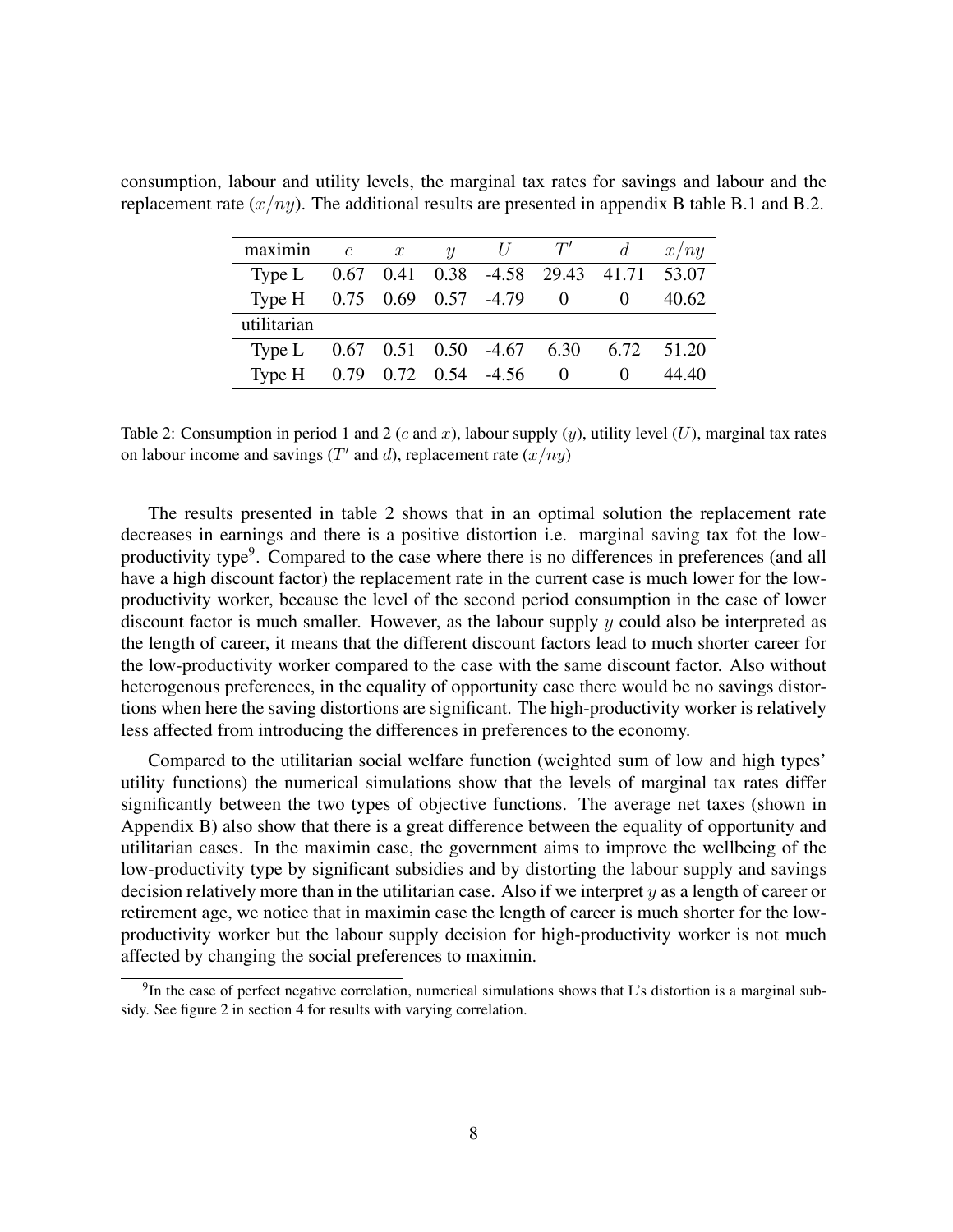## 3. Equality of opportunity and 3 types

In this and the next sections we generalise the previous model by giving up the assumption that productivity and time preferences are perfectly correlated. In general, there are now four types of individuals who differ both in productivity and time preferences numbered as in Table  $3<sup>10</sup>$ .

|                        | low-skilled, $n^L$ | high-skilled, $n^H$ |
|------------------------|--------------------|---------------------|
| low delta, $\delta^L$  | Type 1             | Type 3              |
| high delta, $\delta^H$ | Type 2             | Type 4              |

| Table 3: Types of individuals |  |  |
|-------------------------------|--|--|
|                               |  |  |

#### 3.1 Low-ability types have same time preference

To maintain the tractability, we first simplify the model further by assuming that there are actually only three types. First we explore the case where the low-productivity types all have a low discount factor,  $\delta^L$ , and are indexed as type 1. It can be justifiable to think that the low-productivity types are pooled together either because they have homogenous preferences towards savings or because their saving ability is constrained i.e. heavier time discounting is forced. High-productivity types with a low discount factor are denoted as type 3 and highproductivity worker with a high discount factor as type 4. We also assume that utility is given by Eq. (1), so we have the the same additively separable form as in the two-types case.

With more than two types there are several possibilities for mimicking. Which of the selfselection constraints bind depends on the interaction between individual preferences and the distributional preferences of the government, which hinge on the time preferences and skill level. A priori no binding constraints are forced but they are determined in the numerical simulation. To shorten the notation, the analytical results are shown only with the binding constraints.

When the government aims to the equality of opportunity, the government's problem reduces to maximising the welfare of the low-ability type as

$$
N^{1}[u(c^{1}) + \delta^{L}v(x^{1}) + \psi(1 - y^{1})]
$$
\n(7)

subject to budget constraint and, without any assumptions of the mimicking behaviour, there are six possible self-selection constraints

$$
u(c^i) + \delta^i v(x^i) + \psi(1 - y^i) \ge u^{ij}(c^j) + \delta^i v^{ij}(x^j) + \psi^{ij}(1 - \frac{n^j}{n^i}y^j) \text{ for } i, j = 1, 3, 4 \text{ and } i \ne j.
$$

<sup>&</sup>lt;sup>10</sup>In the case of one-dimensional heterogeneity types are ordered usually with respect to their income, consumption or utilities but in a two-dimensional world the ordering is not self-evidently clear.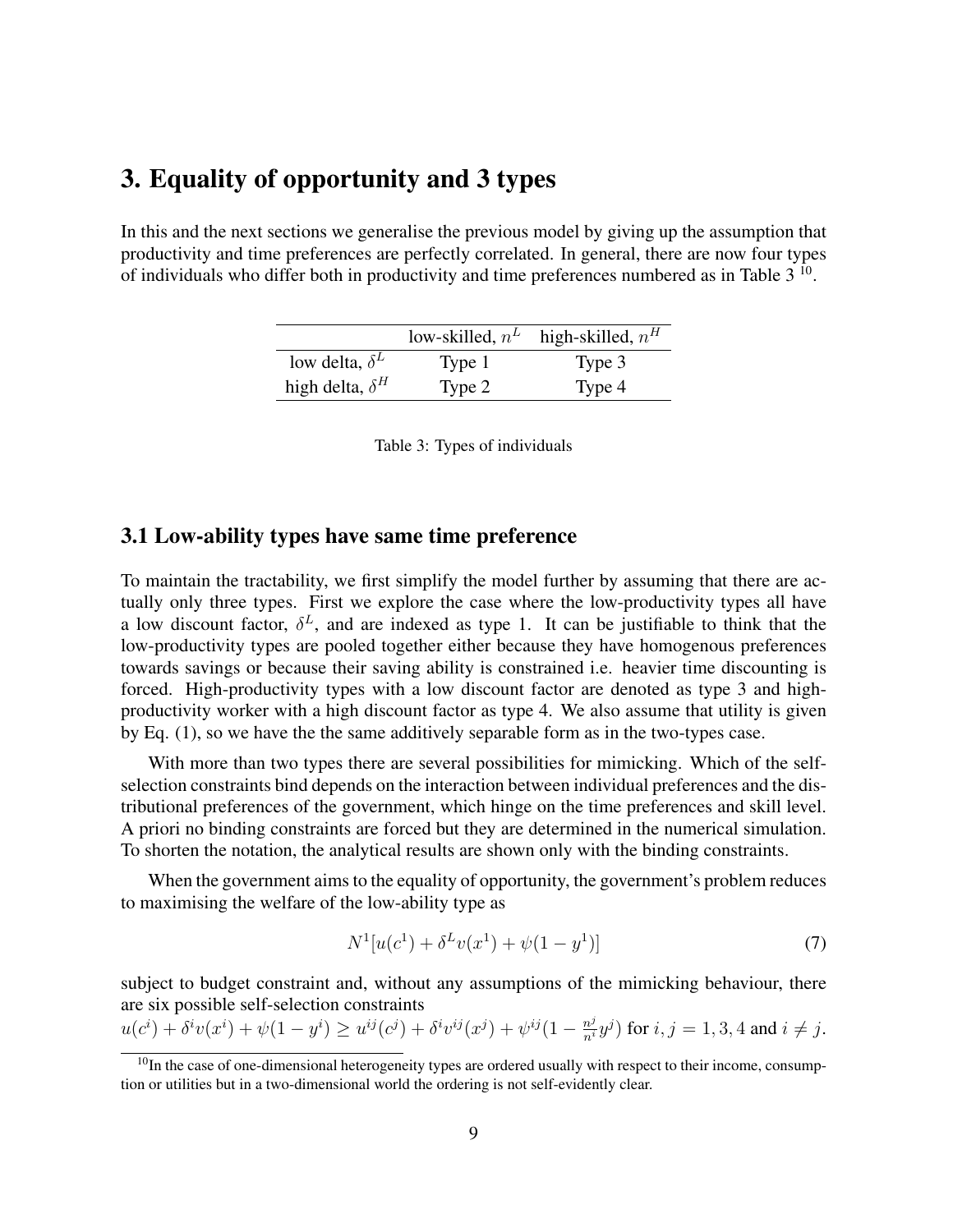As before to solve the distortions for savings we rewrite the first order conditions (presented in appendix A equations A.16-24) in form  $\frac{u_c^i}{v_x^i} = \frac{\delta^i}{r}$  $r_r^{s_i}(1-d_i^i)$ ,  $i=1,3,4$ , where the distortions are given by (exploiting the binding incentive constraints from numerical solution)

$$
d^{1} = 0
$$
  
\n
$$
d^{3} = \frac{\mu^{43}}{\mu^{31} - \mu^{43}} \Delta^{HL}
$$
  
\n
$$
d^{4} = 0.
$$
\n(8)

The saving decision of type 3, high-productivity impatient individual, is now distorted and thus the "no distortion at the top" (with respect to skill) result holds no more. The sign of the distortion cannot be determined from the analytical results but numerical solution provides the binding incentive-compatibility constraints and their levels.

The solution for numerical simulation<sup>11</sup> is given in table 4 and additional results are presented in appendix B table B.3 and B.4. The binding constraints are (3,1) and (4,3). Also the effects of changing the parameter values are shown in subsection 3.3. Numerical solutions show that analytically ambiguous sign of the distortion  $d^3$  is positive, implying a tax at the margin. The distortion for impatient high-productivity worker is helping to relax the incentive for patient high-productivity worker to mimick type 3.

| equality of opportunity | $\mathcal{C}_{0}^{0}$ | $\boldsymbol{x}$ | $\boldsymbol{y}$ | U       | $T^{\prime}$ | d        | x/ny  |
|-------------------------|-----------------------|------------------|------------------|---------|--------------|----------|-------|
| Type 1                  | 0.59                  | 0.47             | 0.41             | $-4.67$ | 37.07        | $\theta$ | 57.44 |
| Type 3                  | 0.83                  | 0.56             | 0.52             | $-4.35$ | $\Omega$     | 27.38    | 36.05 |
| Type 4                  | 0.77                  | 0.70             | 0.56             | $-4.71$ | $\Omega$     | $\Omega$ | 41.92 |
| utilitarian             |                       |                  |                  |         |              |          |       |
| Type 1                  | 0.65                  | 0.51             | 0.50             | $-4.73$ | 8.88         | $\theta$ | 51.00 |
| Type 3                  | 0.83                  | 0.64             | 0.52             | $-4.22$ | $\Omega$     | 7.73     | 41.26 |
| Type 4                  | 0.80                  | 0.73             | 0.54             | $-4.53$ | $\Omega$     | $\Omega$ | 44.97 |

Table 4: Consumption in period 1 and 2, labour supply, utility level, marginal tax rates on labour income and savings, replacement rates; low-skilled grouped together

In this 3-type model the impatient high-productivity worker is relatively better off even though his the replacement rate is much lower than for the other types. This occurs as he consumes more during the first period as he prefers. Compared to the model where all agents have identical preferences about the timing of the consumption, including impatient workers in the model increases the labour supply of low-productivity workers.

<sup>&</sup>lt;sup>11</sup>Due to solvability problem the results with CES utility functions are given with parametric values  $N^1$  =  $0.5, N^3 = 0.254$  and  $N^4 = 0.246$ .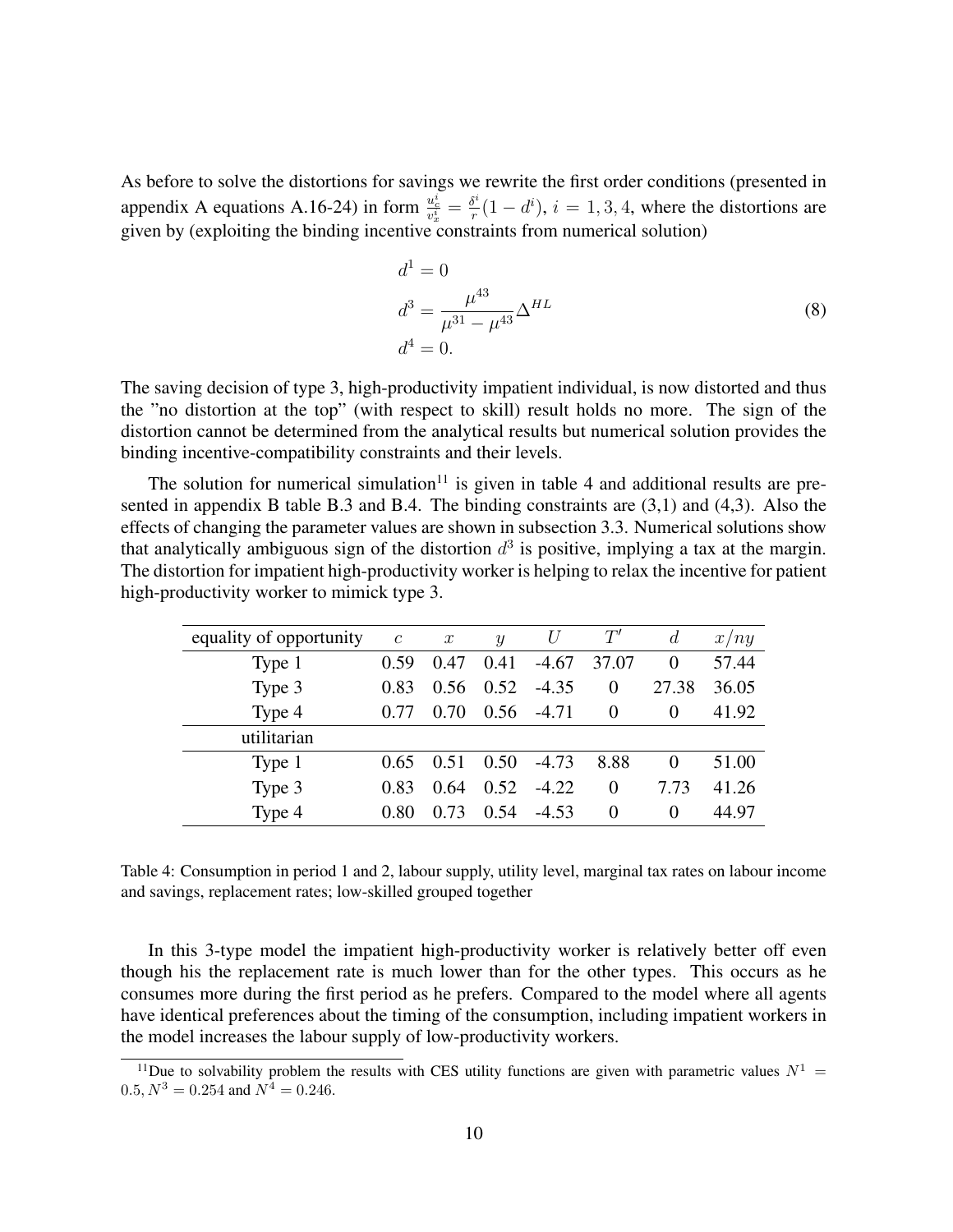In the utilitarian case (analytical results presented in appendix A equations A.26-34 and additional numerical results in table B.5) the main difference from the equality of opportunity model is that the labour supply or the length of career are closer between types. Intuitively in the equality of opportunity model the low-skilled type is better off with the cost of high-skilled type. More importantly the numerical simulations show that the differences between the two cases in the levels of marginal tax rates are significant. The average net taxes (shown in Appendix B) also show that there is a significant difference between the two social objectives. Interestingly adding one more type reduces the subsidy relative to income for low type and tax for high type in the equality of opportunity case but increases the relative subsidy in the utilitarian case.

#### 3.2 High-ability types have same time preference

Alternatively suppose the kind of 3-type model where the high-productivity individuals have the same time preference. Now type 1 has individuals with low discount factor and low productivity, type 2 include individuals with high discount factor and low productivity and type 4 includes all high-productivity individuals with high discount factor. Now the government in turn maximises the equality of opportunity objective function

$$
N^{1}[u(c^{1}) + \delta^{L}v(x^{1}) + \psi(1 - y^{1})] + N^{2}[u(c^{2}) + \delta^{H}v(x^{2}) + \psi(1 - y^{2})]
$$
\n(9)

subject to same budget constraint and self-selection constraints as earlier. The first order conditions are presented in appendix A (equations A.37-45). In this case the distortions are (exploiting the binding incentive constraints from numerical solution)

$$
d^{1} = \frac{\mu^{21} + \mu^{41}}{N^{1} - \mu^{21} - \mu^{41}} \Delta^{HL}
$$
  

$$
d^{2} = d^{4} = 0
$$
 (10)

Now only the saving decision of the impatient low-productivity type is distorted in order to prevent the other types from mimicking impatient type.

The binding incentive constraints when high-productivity types are pooled together are  $(2,1)$ ,  $(4,1)$  and  $(4,2)$ . Table 5 presents the results with equality of opportunity and utilitarian social welfare function (additional results are found in appendix B table B.4 and B.6 and sensitivity analysis with different parameter values are shown in next subsection). The numerical solutions reveal that type 1's distortion is positive, so there is a tax at margin and this distortion is quite significant. However, comparing this distortion to the case of perfect correlation between preferences and productivities it shows up not as large. It seems that introducing some patient low-productivity workers to the model facilitate to soften the distortion for the impatient ones in a significant way.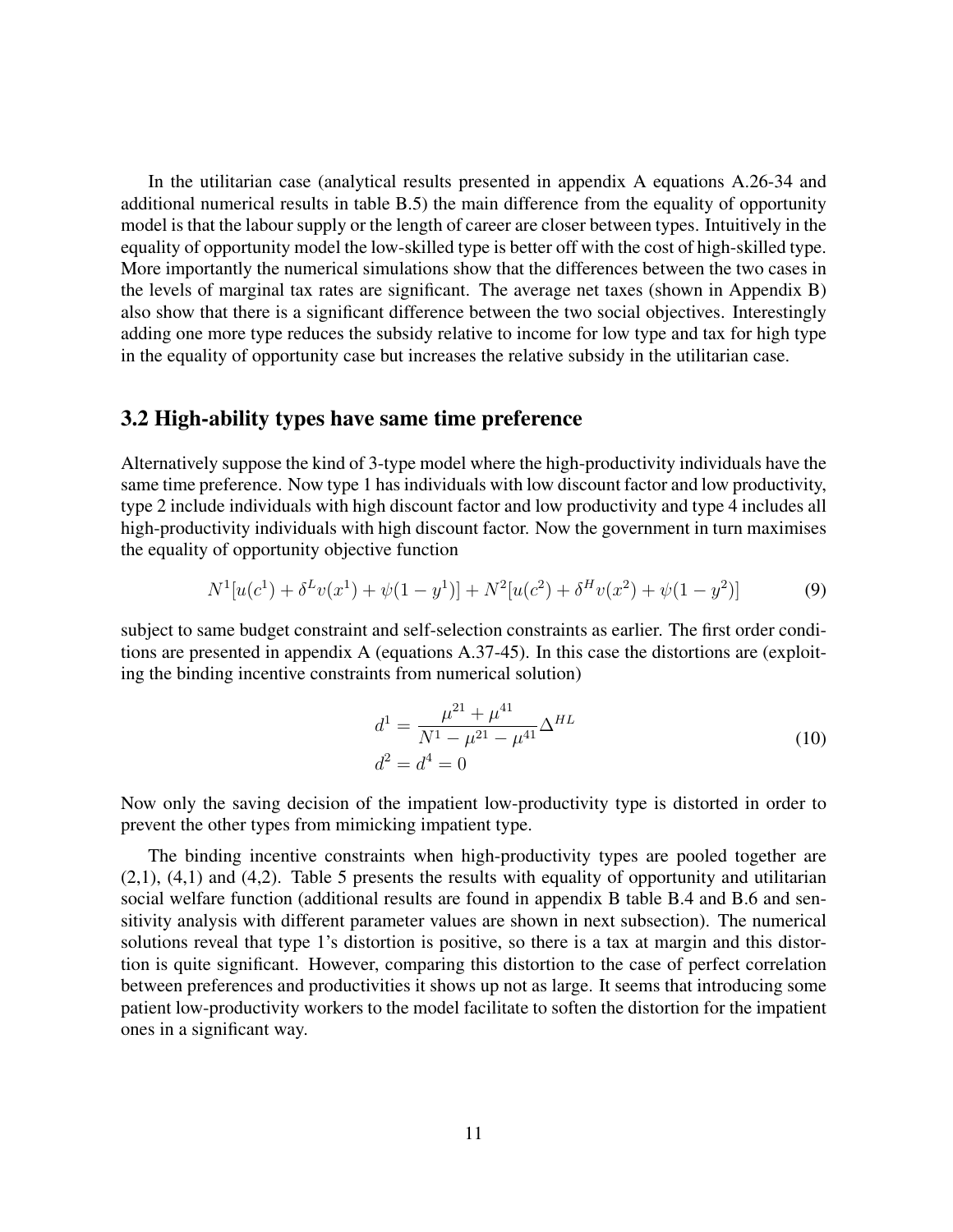| equality of opportunity | $\mathcal{C}_{0}^{0}$ | $\boldsymbol{x}$ | $\mathcal{Y}$ | U       | T'       | $\overline{d}$    | x/ny |
|-------------------------|-----------------------|------------------|---------------|---------|----------|-------------------|------|
| Type 1                  | 0.68                  | 0.43             | 0.41          | $-4.57$ | 24.73    | 37.08             | 52.6 |
| Type 2                  | 0.56                  | 0.51             | 0.41          | $-5.04$ | 43.3     | $\theta$          | 63.2 |
| Type 4                  | 0.76                  | 0.7              | 0.56          | -4.73   | $\theta$ | 0                 | 41.7 |
| utilitarian             |                       |                  |               |         |          |                   |      |
| Type 1                  | 0.67                  | 0.52             | 0.51          | $-4.68$ | 3.7      | 5.32              | 51.0 |
| Type 2                  | 0.62                  | 0.57             | 0.51          | $-5.07$ | 12.4     | 0                 | 55.7 |
| Type 4                  | 79                    | 0.73             | 0.54          | $-4.55$ | 0        | $\mathbf{\Omega}$ | 44.7 |

Table 5: Consumption in period 1 and 2, labour supply, utility level, marginal tax rates on labour income and savings, replacement rates; high-skilled grouped together

In the equality of opportunity case it is also noticeable that in the optimal solution type 1 and 2 work the same amount, thus the different time preference only leads to different division of consumption between periods. Same pattern applies also to the utilitarian case. Here the pattern of replacement rates implies again progressive pension system, and also indicates that in optimum the government distorts the patient low-productivity type's work incentives significantly. As before the most striking difference between the different social goals are in terms of the levels of distortions and thereof the length of the career or retirement age. The average tax rates (shown in Appendix B) also support this difference. In utilitarian case the labour supply is closer to similar between types.

We can conclude from both of the 3-type cases that the saving decision of the less patient individual are distorted in margin. In the case where high-productivity types have the same time preference, the low-productivity types' labour decisions are the same but due to the difference in their time preference for consumption, the overall utility differs.

#### 3.3 Comparative statistics

In order to see what kind of effects the parameters have for the numerical results, in this section we let them vary. Table 6 presents the case for varying discount factor in the case of pooling the low-productivity workers. In benchmark those are set to 0.6 and 0.8 respectively for lowand high-productivity type. The distortion for saving is getting smaller as the discount factor is getting closer to the higher discount factor. In absence of private savings the replacement rates are increasing for types 1 and 3 the closer we get to the higher discount factor. When the discount factors are the same for low- productivity and high-productivity workers, there is no distortion for the saving's decision. The big distortions in the equality of opportunity case can be thus accounted for differences in time preferences. Also the simulation suggest that 0.6 is a lower bound with respect to the time preference for our model, as below that the solver either does not find a solution or there are no binding constraints.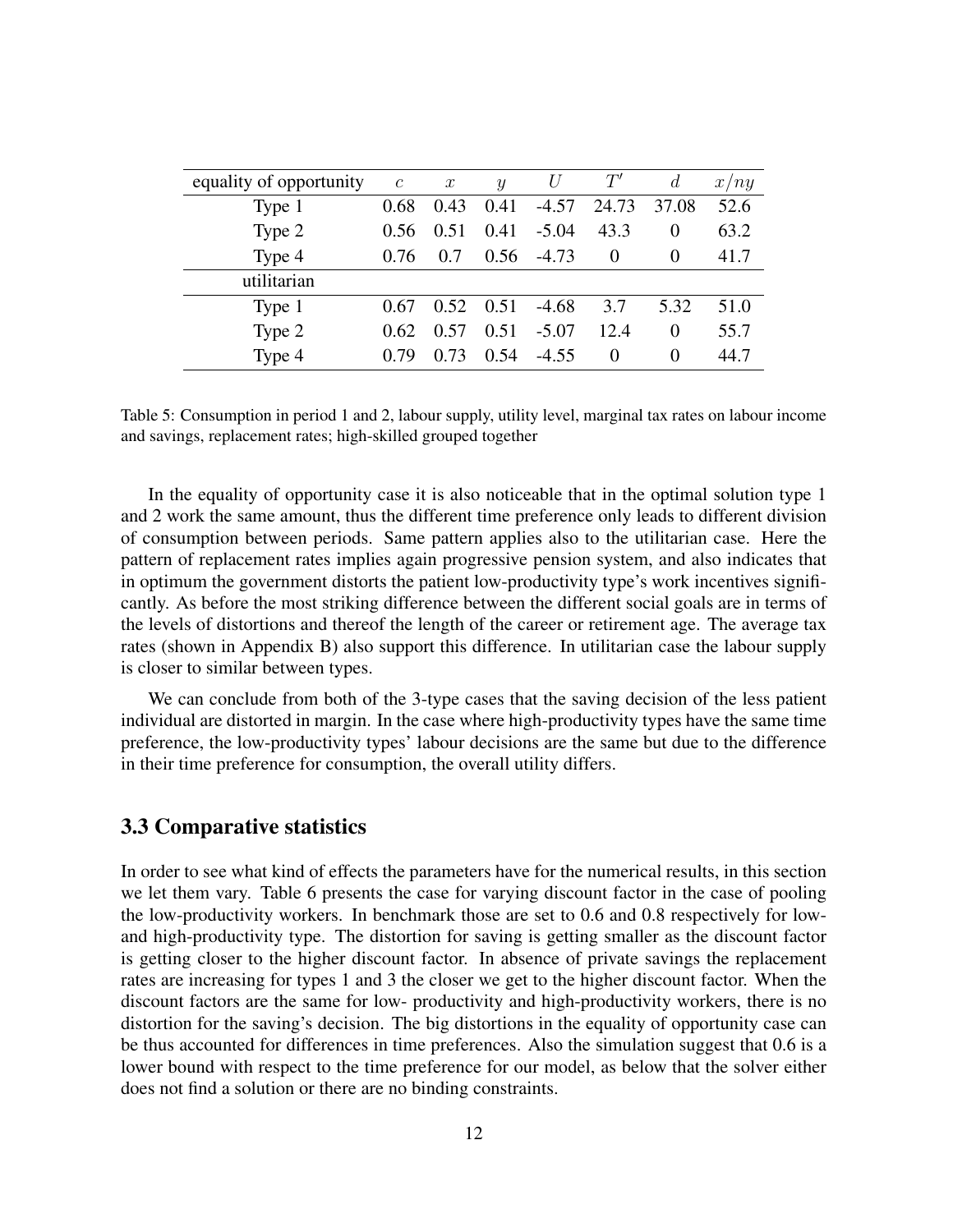|         | 0.6      |                |                | 0.65                |     |                             | 0.7            |              |                      | 0.75     |                |                   |
|---------|----------|----------------|----------------|---------------------|-----|-----------------------------|----------------|--------------|----------------------|----------|----------------|-------------------|
| Type    |          | 3              | 4              | $\sim 1$ and $\sim$ | 3   | 4                           | 1              | 3            | $\overline{4}$       |          | 3 <sup>7</sup> |                   |
| U       | $-4.7$   | $-4.4$         |                |                     |     | $-4.7$ $-4.8$ $-4.4$ $-4.7$ |                |              | $-4.9$ $-4.5$ $-4.7$ | $-4.9$   | $-4.6$ $-4.7$  |                   |
| $T^{'}$ | 37       | $\overline{0}$ |                |                     |     | $0 \mid 38 \mid 0 \mid 38$  |                | $\mathbf{0}$ | 0                    | 38       |                | $0 \qquad 0$      |
| d       | $\theta$ | 27             | 0 <sup>1</sup> | 0                   | -19 | 0                           | $\overline{0}$ | 13           | 0 <sup>1</sup>       | $\Omega$ | 6              | $\hspace{0.1em}0$ |
| x/ny    | 57       | 36             | 42             | 59                  | 38  | 42                          | 60             | 39           | 42                   | 61       |                | 43                |

Table 6: Comparison of the solutions with different discount rates, low-ability types pooled.

Another case is to vary the sizes of the different types. Table 7 present these comparisions. First thing to notice is that in the equality of opportunity optimazation a small size of the lowproductivity workers means relatively more redistribution to their end. The replacement rates for high-productivity types are nearly the same in every case. The large marginal labour tax rates make sure that the high-productivity types do not mimick the low-productivity type. The distortion for savings is not much affected by the varying the sizes of the groups. Another thing to notice is that as the amount of low-productivity workers increase, with CES function, it is impossible to find a solution with equal group sizes of the high-productivity type.

| $n^i$          | 0.2            | 0.4            | 0.4            | 0.25           | 0.375          | 0.375          | 0.3            | 0.35     | 0.35     |  |
|----------------|----------------|----------------|----------------|----------------|----------------|----------------|----------------|----------|----------|--|
| Type           | 1              | 3              | $\overline{4}$ | 1              | 3              | 4              | 1              | 3        | 4        |  |
| U              | $-4.3$         | $-4.3$         | $-4.6$         | $-4.4$         | $-4.3$         | $-4.6$         | $-4.5$         | $-4.3$   | $-4.7$   |  |
| $T^{'}$        | 48             | $\overline{0}$ | $\theta$       | 40             | $\overline{0}$ | $\overline{0}$ | 38             | $\theta$ | $\theta$ |  |
| $\overline{d}$ | $\overline{0}$ | 28             | $\theta$       | $\overline{0}$ | 28             | $\Omega$       | $\theta$       | 28       | $\Omega$ |  |
| x/ny           | 137            | 37             | 43             | 100            | 37             | 43             | 81             | 37       | 43       |  |
| $n^i$          | 0.35           | 0.325          | 0.325          | 0.4            | 0.29           | 0.31           | 0.45           | 0.295    | 0.255    |  |
| <b>Type</b>    | 1              | 3              | 4              | 1              | 3              | 4              | 1              | 3        | 4        |  |
| U              | $-4.5$         | $-4.3$         | $-4.7$         | $-4.6$         | $-4.3$         | $-4.7$         | $-4.6$         | $-4.3$   | $-4.7$   |  |
| $T^{\prime}$   | 35             | $\Omega$       | $\theta$       | 32             | $\theta$       | $\theta$       | 30             | $\Omega$ | $\Omega$ |  |
| $\overline{d}$ | $\overline{0}$ | 28             | $\theta$       | $\overline{0}$ | 26             | $\theta$       | $\overline{0}$ | 24       | $\theta$ |  |
| x/ny           | 72             | 36             | 42             | 65             | 36             | 42             | 60             | 36       | 43       |  |

Table 7: Comparison of the solutions with varying group sizes, low-ability types pooled.

In the second case, where the high-productivity types are pooled together, solving the maximization problem with different discount factors is much more complex. In fact, with CES function, in order to see what kind of effects the discount rates have for the results. The size of the groups needs to be modified, the sizes of the groups in this exercise are set to  $N^1 = 0.2$ ,  $N^2 = 0.3$  and  $N^3 = 0.5$ . Table 8 presents the results which show that the replacement rates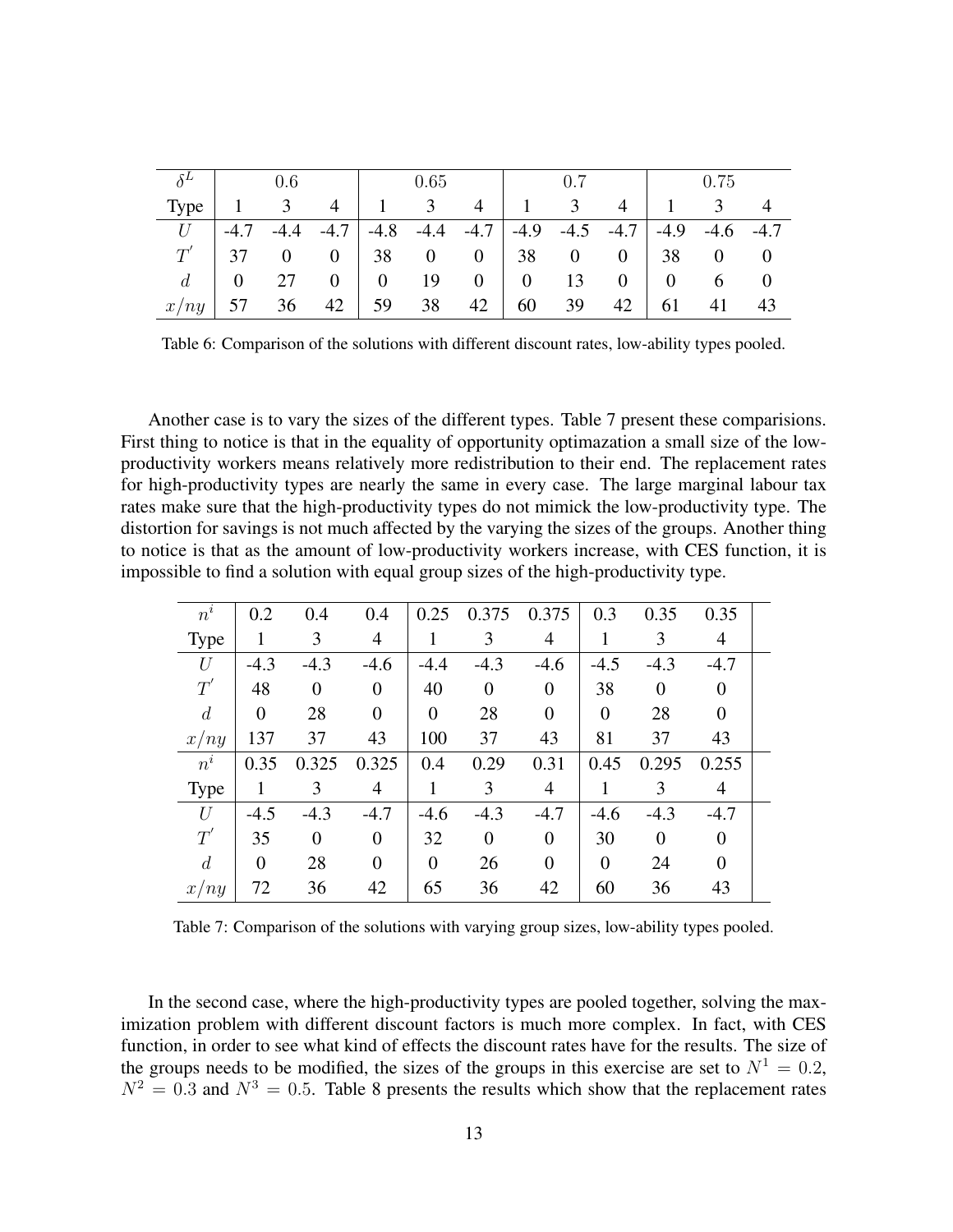are increasing for type 1 when his patience increases but this does not significantly affect other types' replacement rates. Also the size of the discount factor seems to have quite significant effect on the level of the marginal savings tax.

|                              |                                                               | 0.6 |                   | $\vert$ 0.65 |  |  | $\sim$ 0.7               |  |       |
|------------------------------|---------------------------------------------------------------|-----|-------------------|--------------|--|--|--------------------------|--|-------|
| Type $1 \t 2 \t 4 \t 1 \t 2$ |                                                               |     |                   |              |  |  | $4 \mid 1 \mid 2 \mid 4$ |  |       |
|                              | $U$ -4.6 -5 -4.7 -4.7 -5 4.7 -4.8 -5 -4.7                     |     |                   |              |  |  |                          |  |       |
|                              | $T'$   24 42 0   28 41 0   31 40 0                            |     |                   |              |  |  |                          |  |       |
|                              | $d \begin{array}{c ccc} d \end{array}$ 36 0 0 29 0 0 0 20 0 0 |     |                   |              |  |  |                          |  |       |
| $x/ny$ 53                    |                                                               |     | 63 42 55 63 43 57 |              |  |  |                          |  | 62 42 |

Table 8: Comparison of the solutions with varying discount factors, high-ability types pooled.

### 4. Equality of opportunity and 4 types

Finally we include all four types in our model. Now in the economy there are both impatient and patient high-productivity workers as well as impatient and patient low-productivity workers, labelled as in table 3. In order to study optimal taxation in the equality of opportunity framework we make a compromise between the principles of compensation and responsibility by firstly computing the minimum within each responsibility group (discount rates here) and then applying the utilitarian criterion. This means that for individuals with the same discount rates but different wage rates the maximin criterion is applied and thus we have a social ordering over each discount group. Then these minimum numbers are added together<sup>12</sup>. Now we have

$$
N^{1}[u(c^{1}) + \delta^{L}v(x^{1}) + \psi(1 - y^{1})] + N^{2}[u(c^{2}) + \delta^{H}v(x^{2}) + \psi(1 - y^{2})].
$$
 (11)

The government maximizes now (11) subject to self-selection constraints (without any assumptions of the mimicking behaviour there are twelve possible self-selection constraints) given by  $u(c^i) + \delta^i v(x^i) + \psi(1 - y^i) \ge u^{ij}(c^j) + \delta^i v^{ij}(x^j) + \psi^{ij}(1 - \frac{n^j y^j}{n^i})$  for  $i, j = 1, ..., 4$  and  $i \ne j$ , and the production constraint  $\sum N^i (n^i y^i - c^i - rx^i) - R \ge 0$ .

Specifications with CES function in this 4 types case turn out to be harder to solve numerically than the earlier cases. For example the case of zero correlation between ability and time preference ends up with no binding constraints. When the correlation gets closer to -1 or 1, the problem is solvable and these binding constraints  $((3,1), (3,2), (4,2)$  and  $(4,3)$ ) are exploited in deriving the first order conditions (Appendix A equations A.47-58) and distortions. The

 $12$ Or we can first calculate the average utility in each skill group and then apply the maximin criterion to such average figures.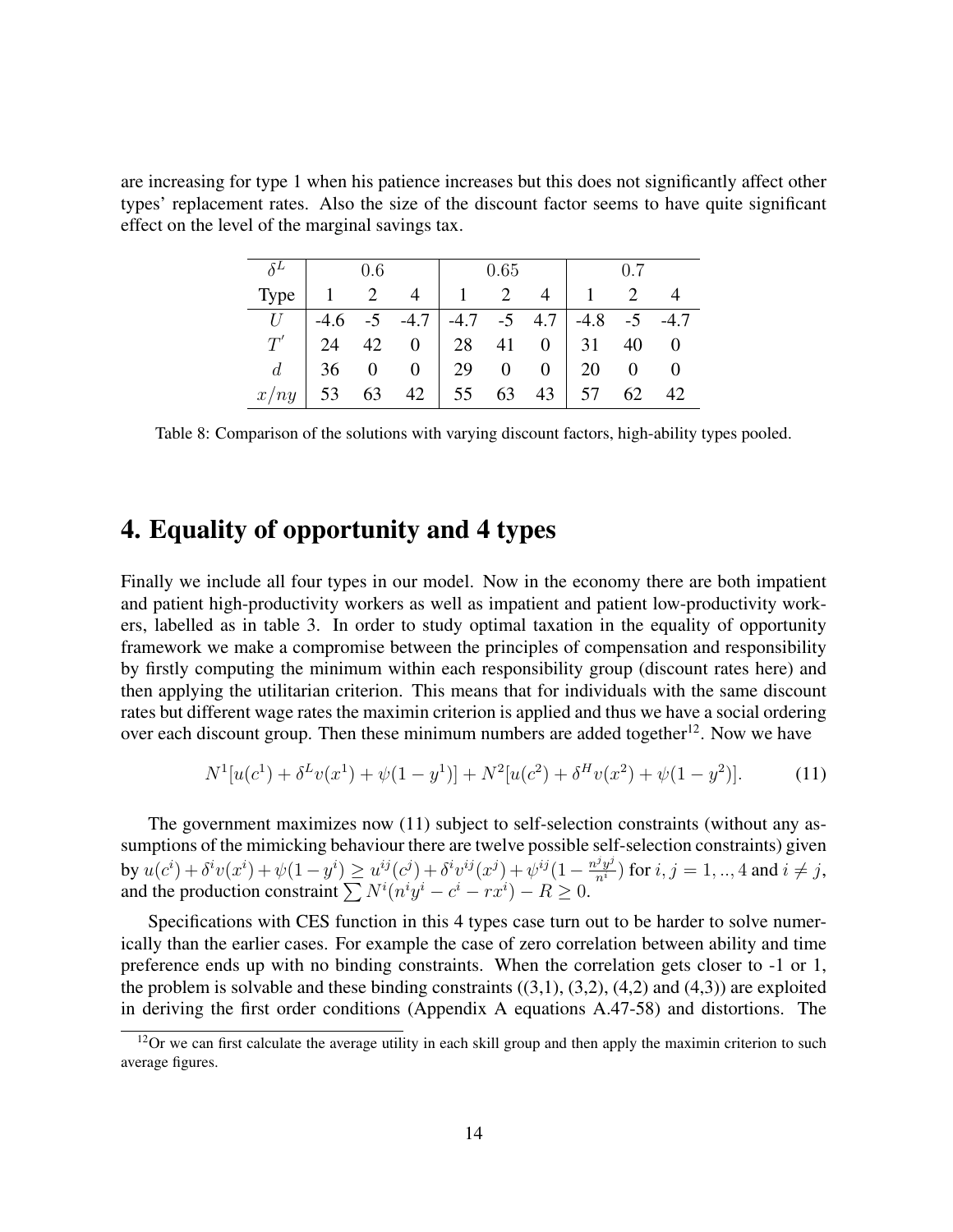distortions are

$$
a^{2} = \frac{\mu^{32}}{N^{2} - \mu^{32} - \mu^{42}} \Delta^{LH}
$$
  
\n
$$
d^{3} = \frac{\mu^{43}}{\mu^{32} + \mu^{31} - \mu^{43}} \Delta^{HL}
$$
  
\n
$$
d^{4} = 0.
$$
\n(12)

Figure 2 shows that the problematic points in numerical simulations arise when we come closer to the zero correlation (i.e. group sizes are equal for all 4 types). This is intuitive because moving to either end of the correlation line we come closer to the two-type kind of economy which is generally easier to solve. Studying the optimal bundles in the case that is as close as possible to zero correlation we can conclude that interestingly the labour supply of impatient and patient low-productivity worker is nearly the same. In the equality of opportunity case this occurs because the saving decision of the patient individual is heavily subsidized and this leads to the situation that type 2's replacement rate is also high. Introducing the impatient high-productivity worker to the model leads to significantly higher marginal tax rates on labour compared to the three-type model. Interpreting the results without private savings, it can be noticed that the pension system is progressive, i.e. the replacement rates are smaller for highproductivity workers.

 $J<sup>1</sup>$ 

 $\Omega$ 

In the case of utilitarian social welfare function the binding self-selection constraints are  $(3,1)$ ,  $(3,2)$  and  $(4,3)$ . Compared to the equality of opportunity case, the distortions are significantly smaller and the labour supply of the low-productivity type is greater which is in line with the earlier results.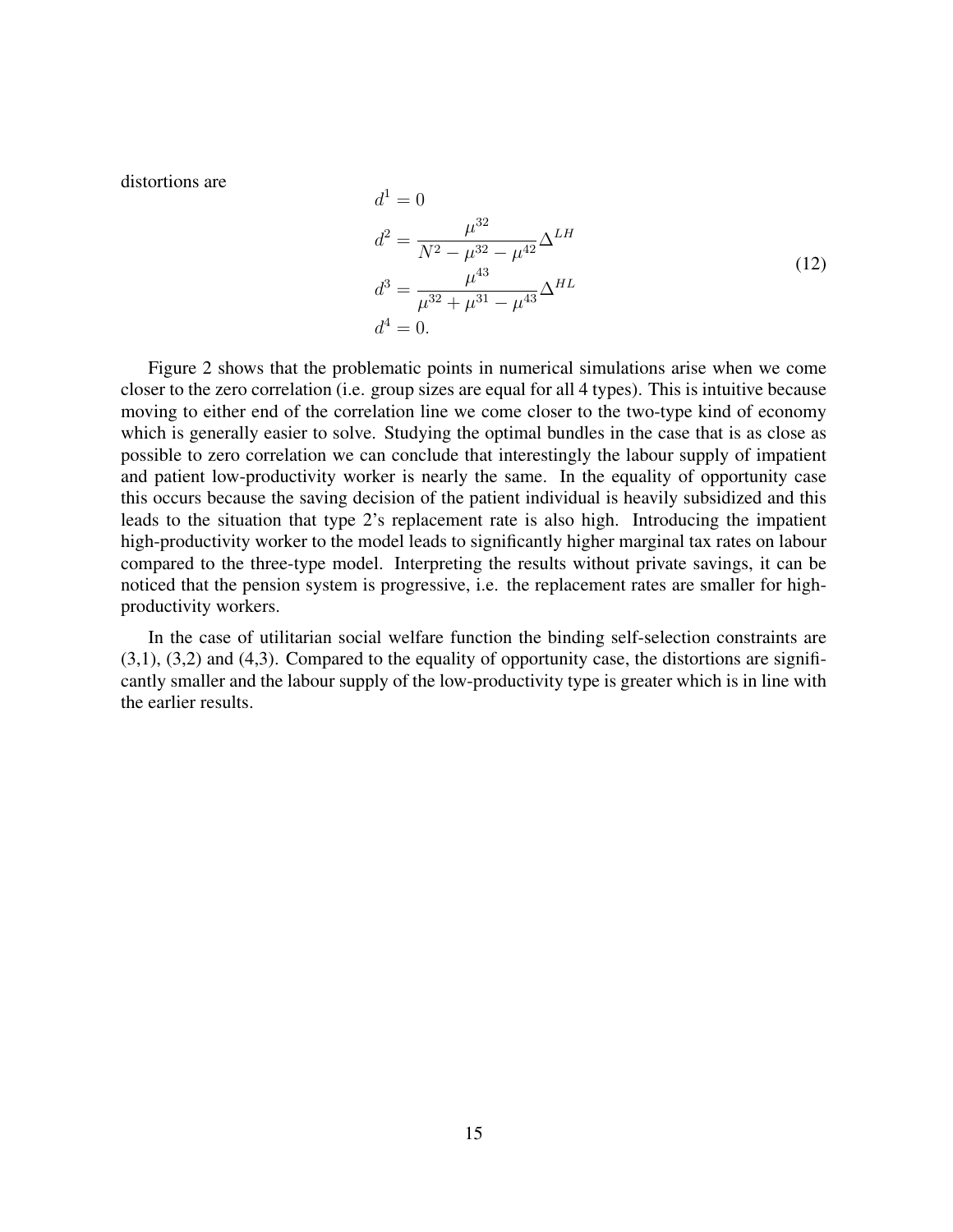

Figure 2: Marginal tax on saving and correlation between time preference and ability. Linearly interpolated values are drawn with lighter colour.

In figure 2 we show the marginal distortion of savings for each type with different correlation between preferences and skills. These results also provide information of the robustness of the earlier results with different distribution of types. The lighter values are linearly interpolated values as the program cannot solve the optimization problem in certain cases. In the figure we can see that the savings decision of type 2 is heavily subsidised when there is stronger negative correlation between time preference and ability. On the other end of the correlation line, type 3's saving decision is heavily distorted. Type 4 is undistorted in every correlation. Compared to Tenhunen&Tuomala (2010) which studies the similar kind of economy but with utilitarian govenrment, the shape of the curve is similar but here the absolute values of marginal taxes and subsidies are greater. Also here the tax for type 1 become non-zero with slightly smaller correlations. To summarize briefly the results about the marginal labour income tax rates we can say that for different correlations both low-skilled types are taxed on margin in the optimal result. The levels of these taxes are relatively high and stable in different correlations points.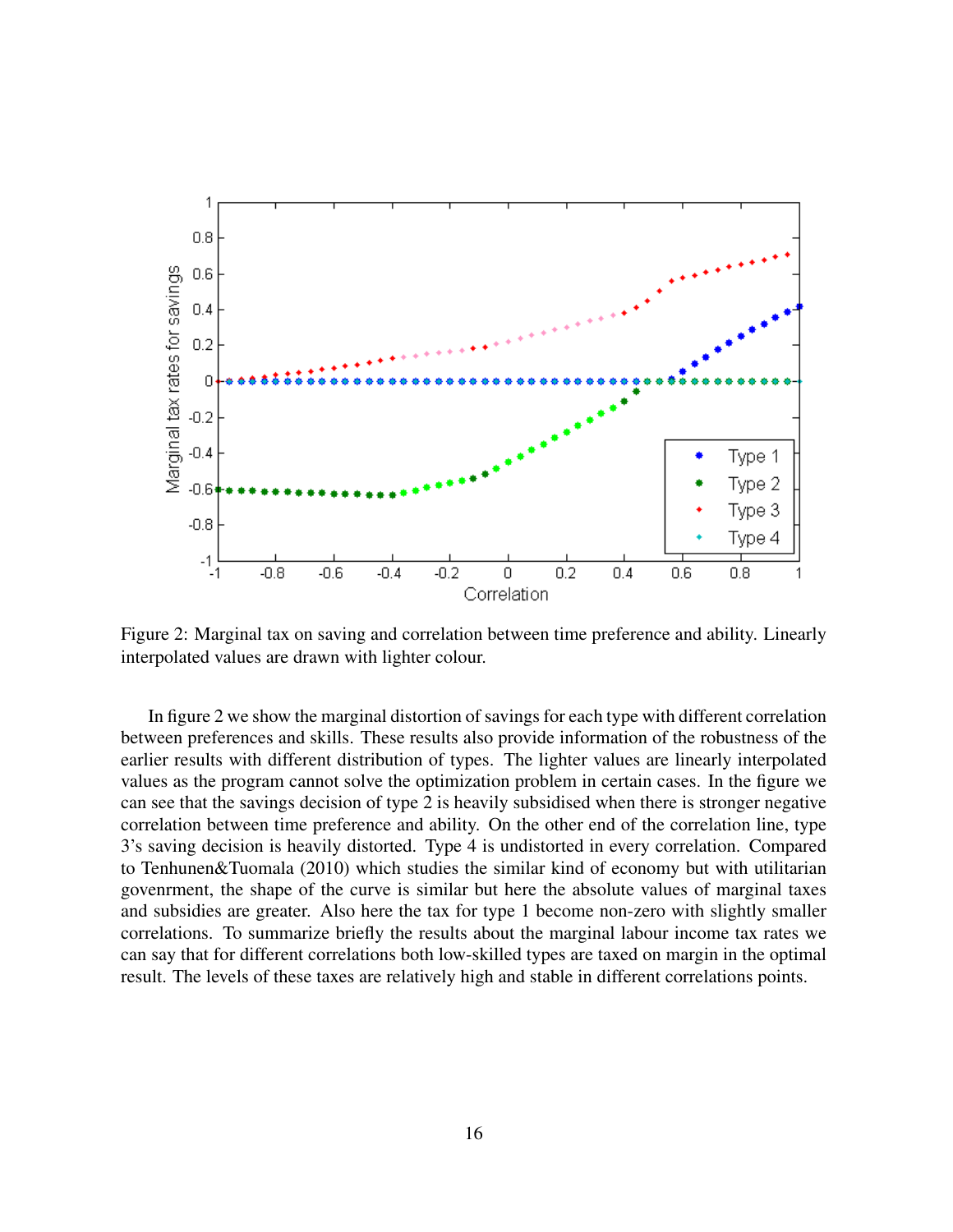#### 5. Conclusion

In this paper we have continued and extended the work of Tenhunen & Tuomala (2013, 2010) by introducing the equality of opportunity framework. Instead of solely examining an economy where the government is utilitarian, we have considered an economy where the social preferences aim to maximize the welfare of those who have lower productivity while not redistributing on the basis of preferences, which are individual's own responsibility. The multidimensionality stemming from the differences in preferences and productivities makes it unfeasible to fully satisfy these principle of responsiblity and compensation at the same time but we have offered a one way to derive a compromise of the principles into the social welfare maximization problem.

In the context of two-period model we studied mainly the savings distortions and the optimal redistribution policy within a cohort. The results are derived analytically and numerically in several three and four productivity -types settings. The three types settings are somewhat easier to solve compared to the four-type models and they can also been used as an insight for the robustness of the four-types results. The numerical solutions help to reveal the sign of the distortion (upwards or downwards) in saving and labour supply behavior compared to the firstbest case. The numerical results are compared to the utilitarian case to determine how the objective function affects the results. We have implicitly assumed that the government can commit to a lifetime tax in order to carry out the optimal redistribution policy.

In the lifetime context of labour supply we find that retirement age (length of career) is much lower (shorter) in the equality of opportunity case. The different goals of the government in welfare maximization causes a large differences in the implicit distortions and labour market outcomes. This demonstrates that goventment's goals do not only have secondary effects on the optimal taxation results but have an important role in consideration of the levels of distortions. The results indicate that irrespective of goals of the government the pension system is progressive, i.e. the replacement rates decrease with income.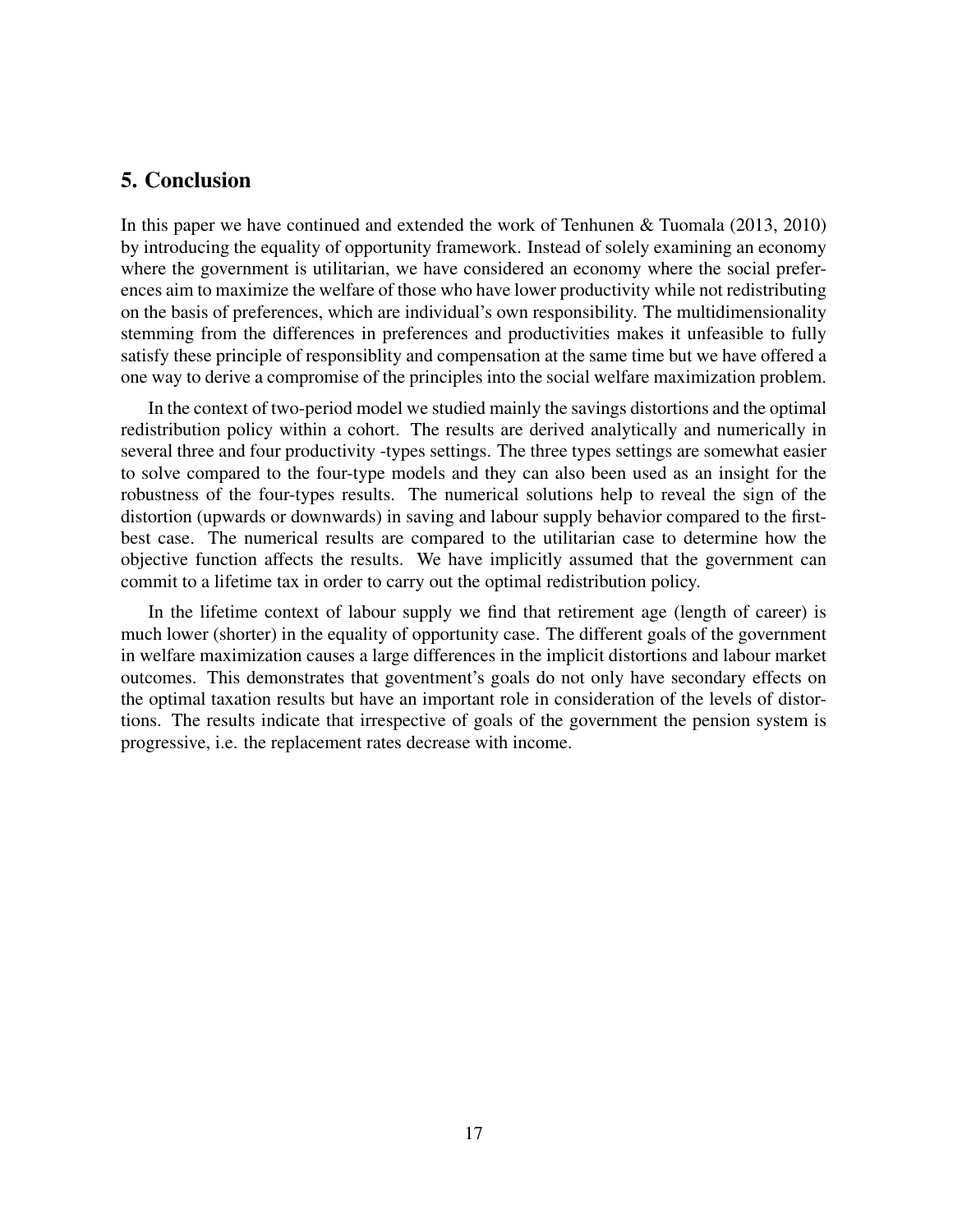### References

Atkinson, A. and Stiglitz, J. (1976). The design of tax structure: direct versus indirect taxation. *Journal of Public economics, 6,* 55-75.

Bossert, W. (1995). Redistribution mechanisms based on individual characteristics. *Mathemathical Social Sciences,* volume 29, issue 1, 1–17.

Cremer, H., De Donder, P., Maldonado, D. and Pestieau, P. (2009). Forced saving, redistribution and non-linear social security scheme. *Southern Economic Journal, 76(1),* 86-98.

Diamond, P. A. (2003). *Taxation. incomplete markets. and social security.* The 2000 Munich lectures. Cambridge, MA: MIT Press.

Fleurbaey, M. (1994). On fair compensation. *Theory and Decision, 36,* 277–307.

Riihelä, M., Sullström, R., and Tuomala, M. (2015) Veropolitiikka huipputulojen ja -varallisuuden taustalla -Onko Pikettyn kuvaama kehitys nähtävissä Suomessa? Book edited by Taimio, Heikki: *Hyvinvointivaltio 2010-luvulla; Mita¨ kello on lyonyt? ¨*

Roemer, J. E. (1998). *Equality of opportunity.* Harvard: University Press.

Saez, E. (2002). The desirability of commodity taxation under non-linear income taxation and heterogenous tastes. *Journal of Public economics, 83.* 217-230.

Sandmo, A. (1993). Optimal Redistribution when Tastes Differ. *Finanz Archiv, 50(2),* 149-163.

Stern, N. (1982). Optimum taxation with errors in administration. *Journal of Public economics, 17,* 181-211.

Stiglitz, J. (1982). Self-Selection and Pareto efficient taxation. *Journal of Public economics, 17,* 213-240.

Tarkiainen, R. and Tuomala, M. (1999). Optimal Nonlinear Income Taxation with a Two-Dimensional Population; A Computational Approach. *Computational Economics, 13,* 1-16.

Tarkiainen, R and Tuomala, M. (2007). On optimal income taxation with heterogeneous work preferences. *International Journal of Economic Theory, 3,* 35-46.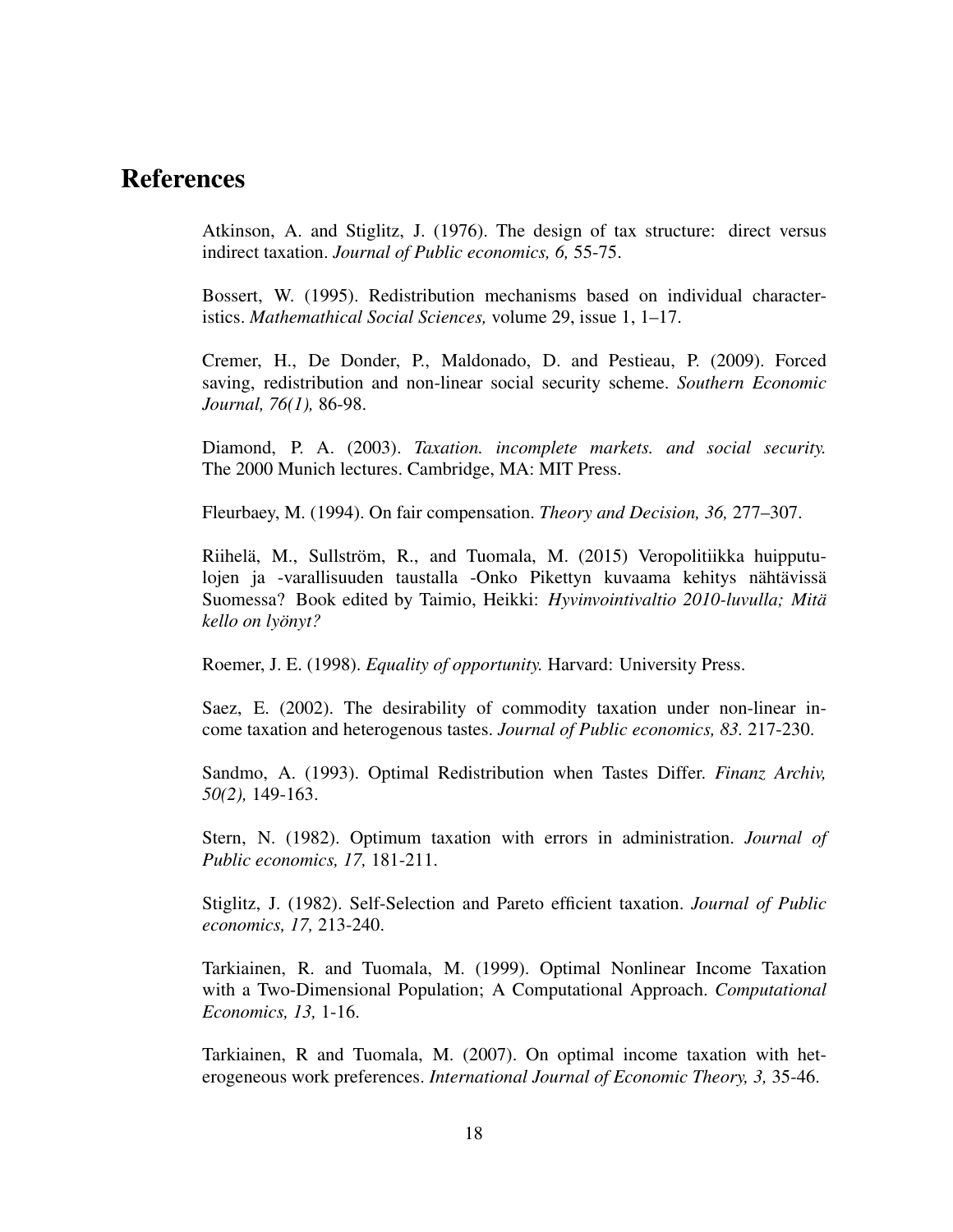Tenhunen, S. and Tuomala, M. (2010). On Optimal Lifetime Redistribution Policy. *Journal of Public Economic Theory, vol, 12(1),* 171-198.

Tenhunen, S. and Tuomala, M. (2013). On the design of an optimal non-linear tax/pension system with habit formation. *International tax and public finance, vol, 20, issue 3,* 485-512.

Van de Gaer, D. (1993). Equality of opportunity and investments in human capital. *Ph.D.Thesis, Katholieke Universiteit Leuven.*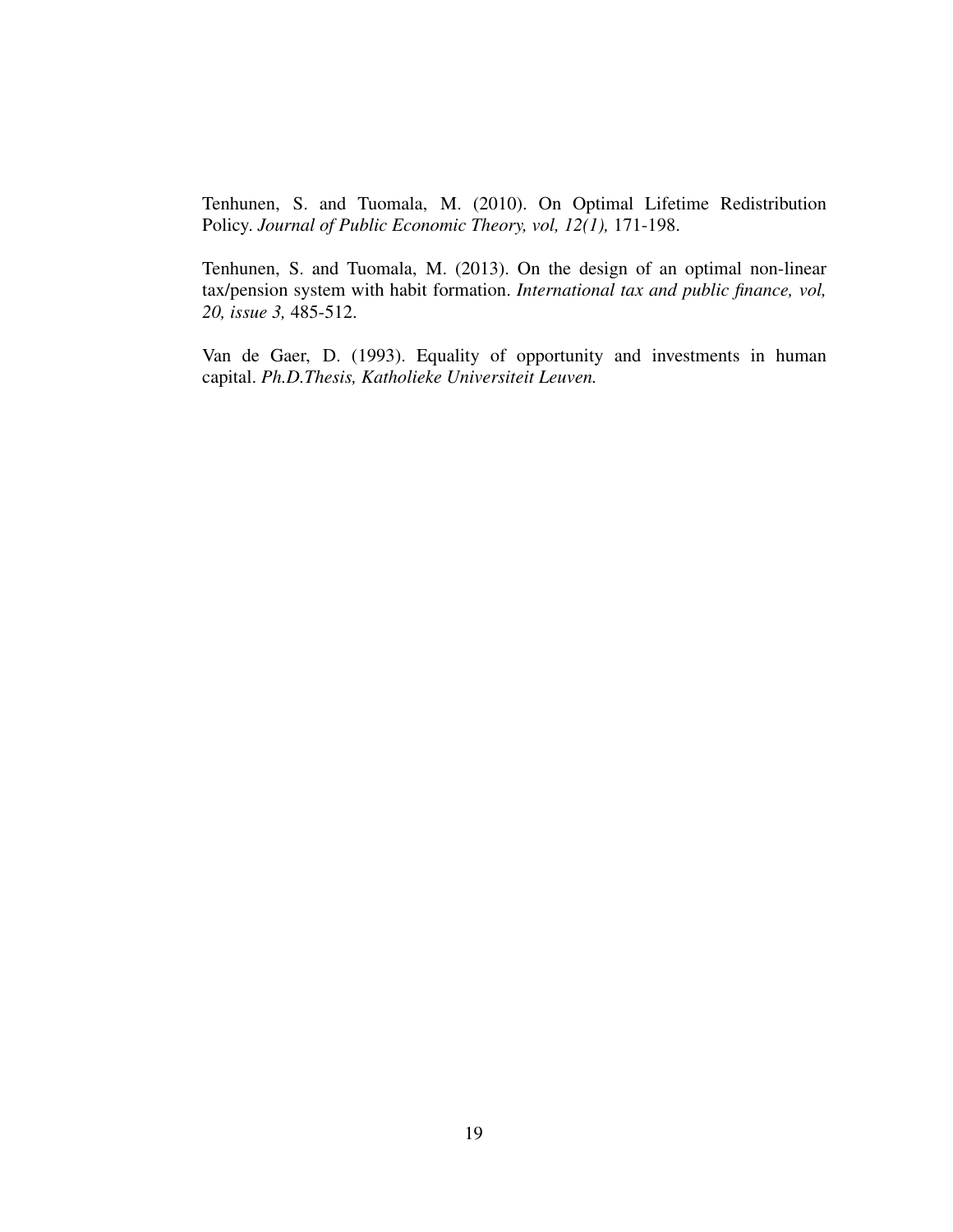# A First order conditions

To shorten the notation, we denote the partial derivatives as follows:  $\frac{du(c^i)}{dc^i}=u^i_c, \frac{dv(x^i)}{dx^i}=v^i_x$  and  $\frac{d\psi(1-y^i)}{dy^i}=\psi^{'i}$ 

#### Two types

The first-order conditions with respect to  $c^i$ ,  $x^i$  and  $y^i$ ,  $i = L.H$  from the Lagrange function given in Eq. (5) are

$$
N^L u_c^L - \lambda N^L - \mu^{HL} u_c^L = 0 \tag{A.1}
$$

$$
N^{L}\delta^{L}v_{x}^{L} - \lambda rN^{L} - \mu^{HL}\delta^{H}v_{x}^{L} = 0
$$
\n(A.2)

$$
-N^{L}\psi^{'L} + \lambda N^{L}n^{L} + \mu^{HL}\frac{n^{L}}{n^{H}}\psi^{'L} = 0
$$
\n(A.3)

$$
-\lambda N^H + \mu^{HL} u_c^H = 0 \tag{A.4}
$$

$$
-\lambda r N^H + \mu^{HL} \delta^H v_x^H = 0 \tag{A.5}
$$

$$
\lambda N^H n^H - \mu^{HL} \psi^{'H} = 0 \tag{A.6}
$$

In the paternalistic case the equation  $(A.2)$  is replaced by

$$
N^{L}\delta^{g}v_{x}^{L} - \lambda rN^{L} - \mu^{HL}\delta^{H}v_{x}^{L} = 0
$$
\n(A.7)

In the utilitarian case Lagrange is

$$
\mathcal{L} = \sum N^{i} [u(c^{i}) + \delta^{i} v(x^{i}) + \psi(1 - y^{i})] + \lambda [\sum N^{i} (n^{i} y^{i} - c^{i} - rx^{i}) - R] + \mu^{HL} [u(c^{H}) + \delta^{H} v(x^{H}) + \psi(1 - y^{H}) - u(c^{L}) - \delta^{H} v(x^{L}) - \psi(1 - \frac{n^{L}}{n^{H}} y^{L})]
$$
(A.8)

and first order conditions:

$$
N^L u_c^L - \lambda N^L - \mu^{HL} u_c^L = 0 \tag{A.9}
$$

$$
N^{L}\delta^{L}v_{x}^{L} - \lambda r N^{L} - \mu^{HL}\delta^{H}v_{x}^{L} = 0
$$
\n(A.10)

$$
N^{L}\psi^{'L} - \lambda N^{L}n^{L} - \mu^{HL}\frac{n^{L}}{n^{H}}\psi^{'L} = 0
$$
\n(A.11)

$$
N^H u_c^H - \lambda N^H + \mu^{HL} u_c^H = 0 \tag{A.12}
$$

$$
N^H \delta^H v_x^L - \lambda r N^H + \mu^{HL} \delta^H v_x^H = 0 \tag{A.13}
$$

$$
N^H \psi^{\prime H} - \lambda N^H n^H - \mu^{HL} \psi^{\prime H} = 0 \tag{A.14}
$$

#### Three types: Low-productivity workers pooled

Using the information of the binding self-selection constraints provided by numerical solution.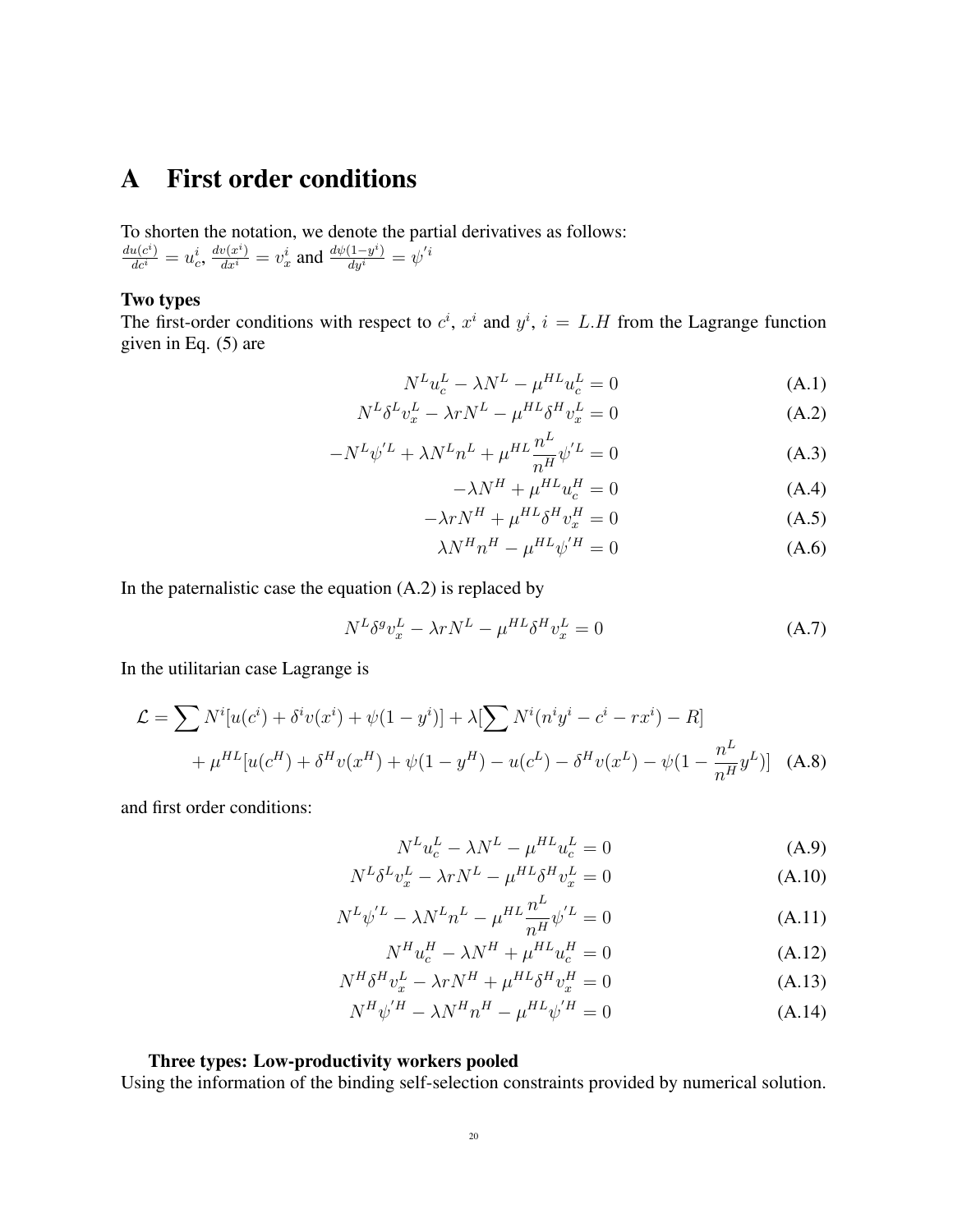the Lagrange function in the case of maximin objective function can be written as

$$
\mathcal{L} = N^1 [u(c^L) + \delta^L v(x^L) + \psi(1 - y^L)] + \lambda [\sum N^i (n^i y^i - c^i - rx^i) - R] + \mu^{43} [u(c^4) + \delta^H v(x^4) + \psi(1 - y^4) - u(c^3) - \delta^H v(x^3) - \psi(1 - y^3)] + \mu^{31} [u(c^3) + \delta^L v(x^3) + \psi(1 - y^3) - u(c^1) - \delta^L v(x^1) - \psi(1 - \frac{n^L}{n^H} y^1)]
$$
 (A.15)

The first order condition with respect to  $c^i$ ,  $x^i$  and  $y^i$ ,  $i = 1, 3, 4$  are given by

$$
N^{1}u_{c}^{1} - \lambda N^{1} - \mu^{31}u_{c}^{1} = 0
$$
\n(A.16)

$$
N^{1} \delta^{L} v_{x}^{1} - \lambda r N^{1} - \mu^{31} \delta^{L} v_{x}^{31} = 0
$$
 (A.17)

$$
N^{1}\psi' - \lambda N^{1}n^{L} - \mu^{31}\frac{n^{L}}{n^{H}}\psi'^{31} = 0
$$
 (A.18)

$$
-\lambda N^3 - \mu^{43} u_c^{43} + \mu^{31} u_c^3 = 0
$$
 (A.19)

$$
-\lambda r N^3 - \mu^{43} \delta^H v_x^{43} + \mu^{31} \delta^L v_x^3 = 0
$$
\n
$$
-\lambda N^3 n^H - \mu^{43} \psi^{'43} + \mu^{31} \psi^{'31} = 0
$$
\n(A.20)\n(A.21)

$$
N^3 n^H - \mu^{43} \psi^{'43} + \mu^{31} \psi^{'31} = 0
$$
\n
$$
-\lambda N^4 + \mu^{43} u_c^4 = 0
$$
\n(A.21)\n(A.22)

$$
-\lambda r N^4 + \mu^{43} \delta^H v_x^4 = 0
$$
\n(A.23)

$$
-\lambda N^4 n^H + \mu^{43} \psi' = 0 \tag{A.24}
$$

In the utilitarian case, the Lagrange function with binding incentive constraints can be written as

$$
L = \sum N^{i}[u(c^{i}) + \delta^{i}v(x^{i}) + \psi(1 - y^{i})] + \lambda[\sum N^{i}(n^{i}y^{i} - c^{i} - rx^{i}) - R] + \mu^{43}[u(c^{4}) + \delta^{H}v(x^{4}) + \psi(1 - y^{4}) - u(c^{3}) - \delta^{H}v(x^{3}) - \psi(1 - y^{3})] + \mu^{31}[u(c^{3}) + \delta^{L}v(x^{3}) + \psi(1 - y^{3}) - u(c^{1}) - \delta^{L}v(x^{1}) - \psi(1 - \frac{n^{L}}{n^{H}}y^{1})].
$$
 (A.25)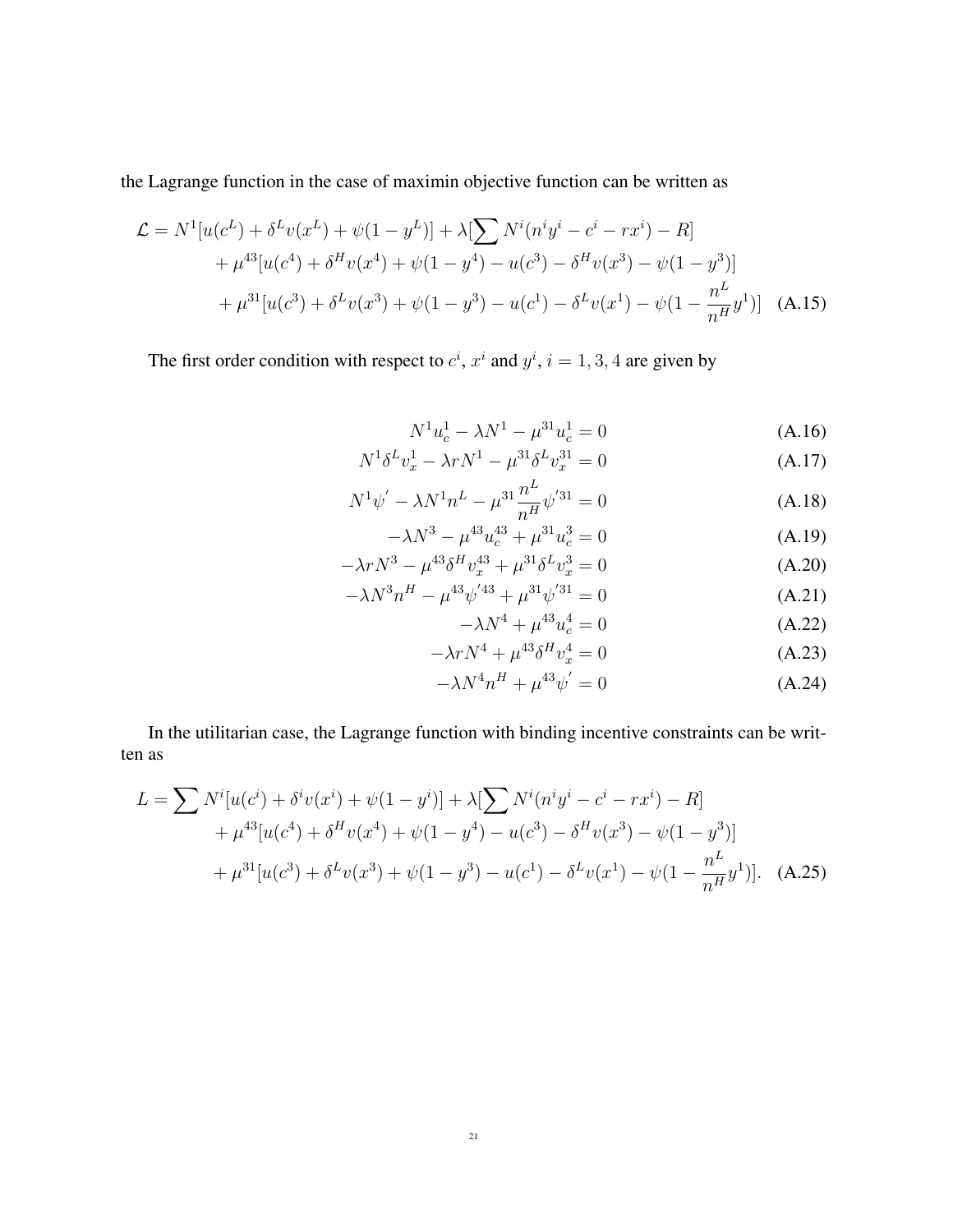The first order condition with respect to  $c^i$ ,  $x^i$  and  $y^i$ ,  $i = 1, 3, 4$  are given by

$$
N^{1}u_{c}^{1} - \lambda N^{1} - \mu^{31}u_{c}^{1} = 0
$$
 (A.26)

$$
N^{1} \delta^{L} v_{x}^{1} - \lambda r N^{1} - \mu^{31} \delta^{L} v_{x}^{31} = 0
$$
 (A.27)

$$
N^{1}\psi^{'1} - \lambda N^{1}n^{L} - \mu^{31}\frac{n^{L}}{n^{H}}\psi^{'31} = 0
$$
 (A.28)

$$
N^3 u_c^3 - \lambda N^3 - \mu^{43} u_c^{43} + \mu^{31} u_c^3 = 0
$$
 (A.29)

$$
N^3 \delta^L v_x^3 - \lambda r N^3 - \mu^{43} \delta^H v_x^{43} + \mu^{31} \delta^L v_x^3 = 0
$$
\n(A.30)\n
$$
N^3 \delta^2 v_x^3 - \lambda r N^3 H + 43 \delta^2 v_x^4 + 31 \delta^2 v_x^3 = 0
$$
\n(A.31)

$$
N^3 \psi^{'3} - \lambda N^3 n^H - \mu^{43} \psi^{'43} + \mu^{31} \psi^{'31} = 0
$$
 (A.31)  

$$
N^4 \psi^{'4} - \lambda N^4 + \mu^{43} \psi^{'4} = 0
$$
 (A.32)

$$
N^4 u_c^4 - \lambda N^4 + \mu^{43} u_c^4 = 0 \tag{A.32}
$$

$$
N^4 \delta^H v_x^4 - \lambda r N^4 + \mu^{43} \delta^H v_x^4 = 0 \tag{A.33}
$$

$$
N^4 \psi^{'4} - \lambda N^4 n^H + \mu^{43} \psi^{'43} = 0 \tag{A.34}
$$

The distortions in this case are

$$
d^{1} = 0
$$
  
\n
$$
d^{3} = \frac{\mu^{43}}{N^{3} + \mu^{31} - \mu^{43}} \Delta^{HL}
$$
\n
$$
d^{4} = 0.
$$
\n(A.35)

(A.36)

#### Three types: high-productivity workers pooled

Using the information of the binding self-selection constraints provided by numerical solution. the Lagrange function can be written as

$$
\mathcal{L} = N^{1}[u(c^{1}) + \delta^{L}v(x^{1}) + \psi(1 - y^{1})] + N^{2}[u(c^{2}) + \delta^{H}v(x^{2}) + \psi(1 - y^{2})]
$$
  
+ 
$$
\lambda \left[ \sum_{i=1}^{n} N^{i}(n^{i}y^{i} - c^{i} - rx^{i}) - R \right] + \mu^{21} [u(c^{2}) + \delta^{H}v(x^{2}) + \psi(1 - y^{2}) - u(c^{1}) - \delta^{H}v(x^{1}) + \psi(1 - y^{1})]
$$
  
+ 
$$
\mu^{41} \left[ u(c^{4}) + \delta^{H}v(x^{4}) + \psi(1 - y^{4}) - u(c^{1}) - \delta^{H}v(x^{1}) + \psi(1 - \frac{n^{L}}{n^{H}}y^{1}) \right]
$$
  
+ 
$$
\mu^{42} \left[ u(c^{4}) + \delta^{H}v(x^{4}) + \psi(1 - y^{4}) - u(c^{2}) - \delta^{H}v(x^{2}) + \psi(1 - \frac{n^{L}}{n^{H}}y^{2}) \right]
$$

The first order conditions with respect  $c^i$ ,  $x^i$  and  $y^i$ ,  $i = 1, 2, 4$ :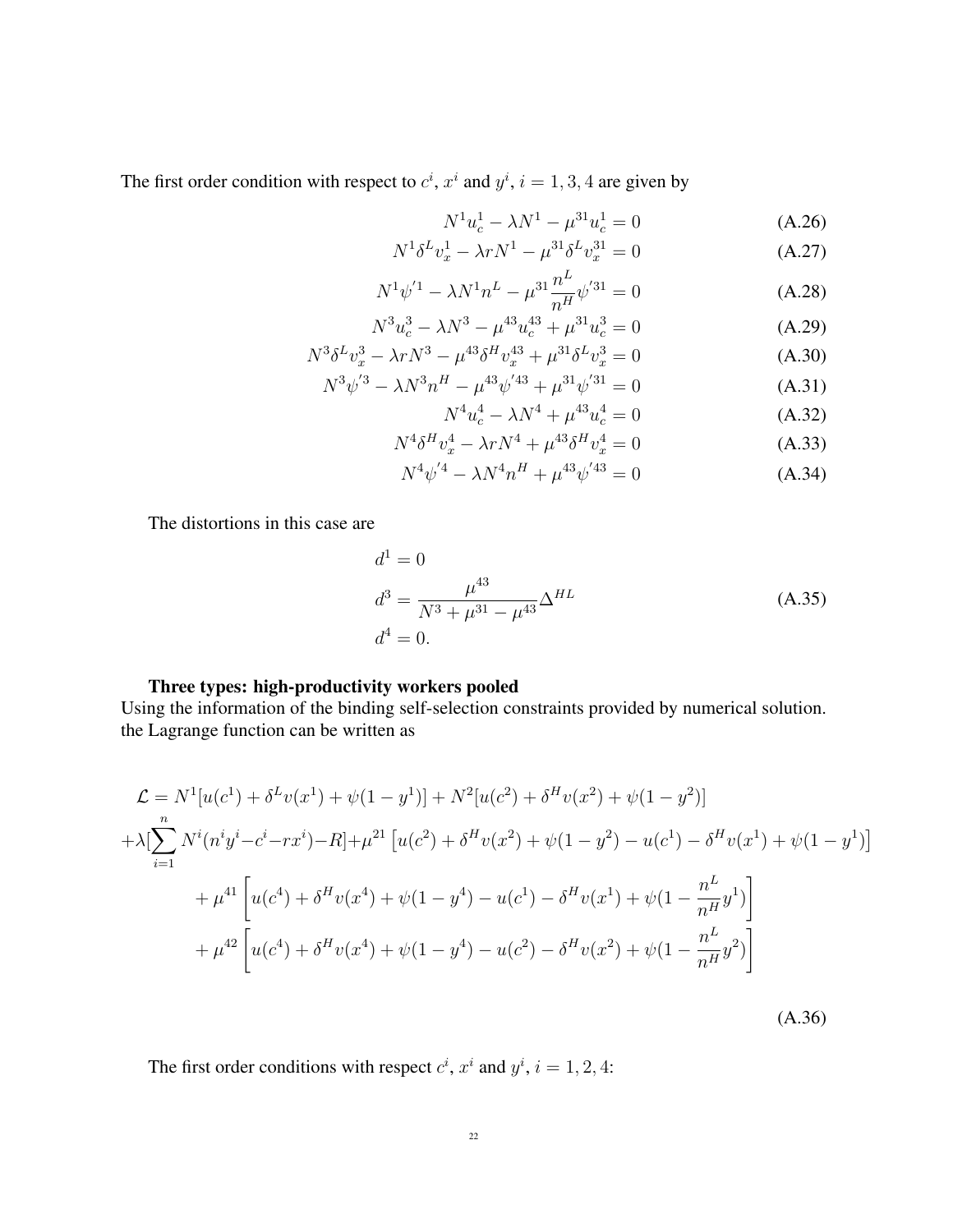$$
N^{1}u_{c}^{1} - \lambda N^{1} - \mu^{21}u_{c}^{1} - \mu^{41}u_{c}^{1} = 0
$$
 (A.37)

$$
N^{1} \delta^{L} v_{x}^{1} - \lambda r N^{1} - \mu^{21} \delta^{H} v_{x}^{1} - \mu^{41} \delta^{H} v_{x}^{1} = 0
$$
\n(A.38)

$$
-N^{1}\psi_{y}^{1} + \lambda N^{1}n^{L} + \mu^{21}\psi_{y}^{1} + \mu^{41}\frac{n^{L}}{n^{H}}\psi_{y}^{1} = 0
$$
 (A.39)

$$
N^2 u_c^2 - \lambda N^2 + \mu^{21} u_c^2 - \mu^{42} u_c^2 = 0
$$
 (A.40)

$$
N^2 \delta^H v_x^2 - \lambda r N^2 + \mu^{21} \delta^H v_x^2 - \mu^{42} \delta^H v_x^2 = 0
$$
\n(A.41)

$$
-N^2\psi_y^2 + \lambda N^2 n^L - \mu^{21}\psi_y^2 + \mu^{42}\frac{n^L}{n^H}\psi_y^2 = 0
$$
 (A.42)

$$
-\lambda N^4 + \mu^4 u_c^4 + \mu^4 u_c^4 = 0 \tag{A.43}
$$

$$
-\lambda r N^4 + \mu^{42} \delta^H v_x^4 + \mu^{41} \delta^H v_x^4 = 0 \tag{A.44}
$$

$$
-\lambda N^4 n^H - \mu^{42} \psi_y^4 - \mu^{41} \psi_y^4 = 0 \tag{A.45}
$$

Four types

$$
\mathcal{L} = N^{1}[u(c^{1}) + \delta^{L}v(x^{1}) + \psi(1 - y^{1}) + N^{2}[u(c^{2}) + \delta^{H}v(x^{2}) + \psi(1 - y^{2})
$$
  
+  $\lambda[\sum_{i=1}^{n} N^{i}(n^{i}y^{i} - c^{i} - rx^{i}) - R]$   
+  $\mu^{31}\left[u(c^{3}) + \delta^{L}v(x^{3}) + \psi(1 - y^{3}) - u(c^{1}) - \delta^{L}v(x^{1}) + \psi(1 - \frac{n^{L}}{n^{H}}y^{1})\right]$   
+  $\mu^{32}\left[u(c^{3}) + \delta^{L}v(x^{3}) + \psi(1 - y^{3}) - u(c^{2}) - \delta^{L}v(x^{2}) + \psi(1 - \frac{n^{L}}{n^{H}}y^{2})\right]$   
+  $\mu^{42}\left[u(c^{4}) + \delta^{H}v(x^{4}) + \psi(1 - y^{4}) - u(c^{2}) - \delta^{H}v(x^{2}) + \psi(1 - \frac{n^{L}}{n^{H}}y^{2})\right]$   
+  $\mu^{43}\left[u(c^{4}) + \delta^{H}v(x^{4}) + \psi(1 - y^{4}) - u(c^{3}) - \delta^{L}v(x^{3}) + \psi(1 - y^{3})\right]$  (A.46)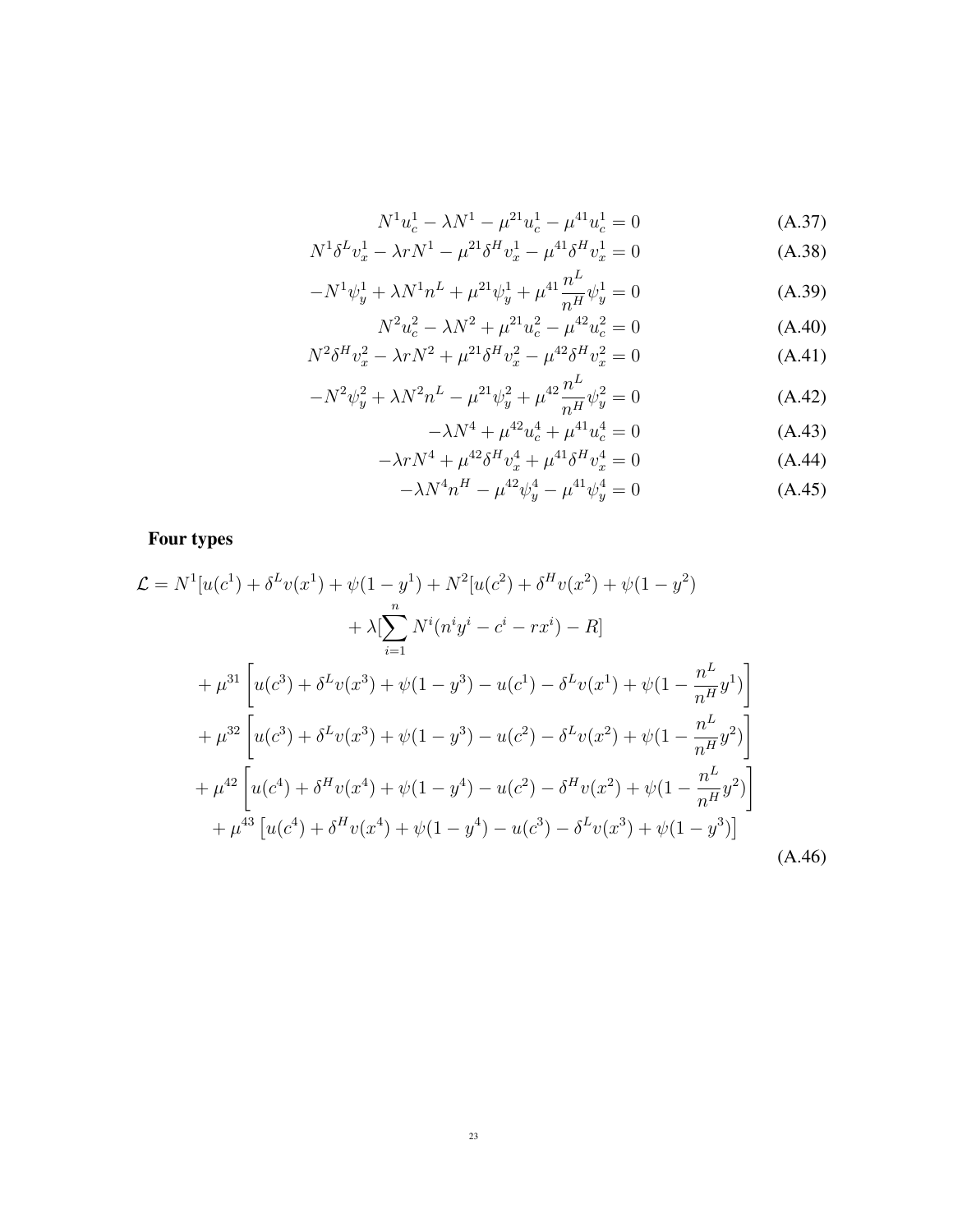The first order conditions with respect to  $c^i$ ,  $x^i$ , and  $y^i$  for  $i = 1, 2, 3, 4$  are

$$
N^{1}u_{c}^{1} - \lambda N^{1} - \mu^{31}u_{c}^{1} = 0 \qquad (A.47)
$$

$$
N^{1} \delta^{L} v_{x}^{1} - \lambda r N^{1} - \mu^{31} \delta^{L} v_{x}^{1} = 0
$$
 (A.48)

$$
-N^{1}\psi_{y}^{1} + \lambda N^{1}n^{L} + \mu^{31}\frac{n^{L}}{n^{H}}\psi_{y}^{1} = 0
$$
 (A.49)

$$
N^2 u_c^2 - \lambda N^2 - \mu^{32} u_c^2 - \mu^{42} u_c^2 = 0
$$
 (A.50)

$$
N^2 \delta^H v_x^2 - \lambda r N^2 - \mu^{32} \delta^L v_x^2 - \mu^{42} \delta^H v_x^2 = 0
$$
 (A.51)

$$
-N^2\psi_y^2 + \lambda N^2 n^L + \mu^{32} \frac{n^L}{n^H} \psi_y^2 + \mu^{42} \frac{n^L}{n^H} \psi_y^{'2} = 0
$$
 (A.52)

$$
-\lambda N^3 + \mu^{31} u_c^3 + \mu^{32} u_c^3 - \mu^{43} u_c^3 = 0
$$
 (A.53)

$$
-\lambda r N^3 + \mu^{31} \delta^L v_x^3 + \mu^{32} \delta^L v_x^3 - \mu^{43} \delta^H v_x^3 = 0
$$
 (A.54)

$$
-\lambda N^3 n^H - \mu^{31} \frac{n^L}{n^H} \psi_y^3 - \mu^{32} \frac{n^L}{n^H} \psi_y^3 + \mu^{43} \psi_y^3 = 0
$$
 (A.55)

$$
-\lambda N^4 + \mu^{42} u_c^4 + \mu^{43} u_c^4 = 0 \tag{A.56}
$$

$$
-\lambda r N^4 + \mu^{42} \delta^H v_x^4 + \mu^{43} \delta^H v_x^4 = 0 \tag{A.57}
$$

$$
-\lambda N^4 n^H - \mu^{42} \psi_y^4 - \mu^{41} \psi_y^4 = 0
$$
 (A.58)

In the paternalistic case the problem is to solve

$$
\mathcal{L} = N^{1}[u(c^{1}) + \delta^{g}v(x^{1}) + \psi(1 - y^{1}) + N^{2}[u(c^{2}) + \delta^{g}v(x^{2}) + \psi(1 - y^{2})]
$$
  
+ 
$$
\lambda[\sum_{i=1}^{n} N^{i}(n^{i}y^{i} - c^{i} - rx^{i}) - R] + \mu^{12}[u(c^{1}) + \delta^{L}v(x^{1}) + \psi(1 - y^{1}) - u(c^{2}) - \delta^{H}v(x^{2}) + \psi(1 - y^{2})]
$$
  
+ 
$$
\mu^{21}[u(c^{2}) + \delta^{H}v(x^{2}) + \psi(1 - y^{2}) - u(c^{1}) - \delta^{H}v(x^{1}) + \psi(1 - y^{1})]
$$
  
+ 
$$
\mu^{31}[u(c^{3}) + \delta^{L}v(x^{3}) + \psi(1 - y^{3}) - u(c^{1}) - \delta^{L}v(x^{1}) + \psi(1 - \frac{n^{L}}{n^{H}}y^{1})]
$$
  
+ 
$$
\mu^{32}[u(c^{3}) + \delta^{L}v(x^{3}) + \psi(1 - y^{3}) - u(c^{2}) - \delta^{L}v(x^{2}) + \psi(1 - \frac{n^{L}}{n^{H}}y^{2})]
$$
  
+ 
$$
\mu^{42}[u(c^{4}) + \delta^{H}v(x^{4}) + \psi(1 - y^{4}) - u(c^{2}) - \delta^{H}v(x^{2}) + \psi(1 - \frac{n^{L}}{n^{H}}y^{2})]
$$
  
+ 
$$
\mu^{43}[u(c^{4}) + \delta^{H}v(x^{4}) + \psi(1 - y^{4}) - u(c^{3}) - \delta^{L}v(x^{3}) + \psi(1 - y^{3})].
$$
 (A.59)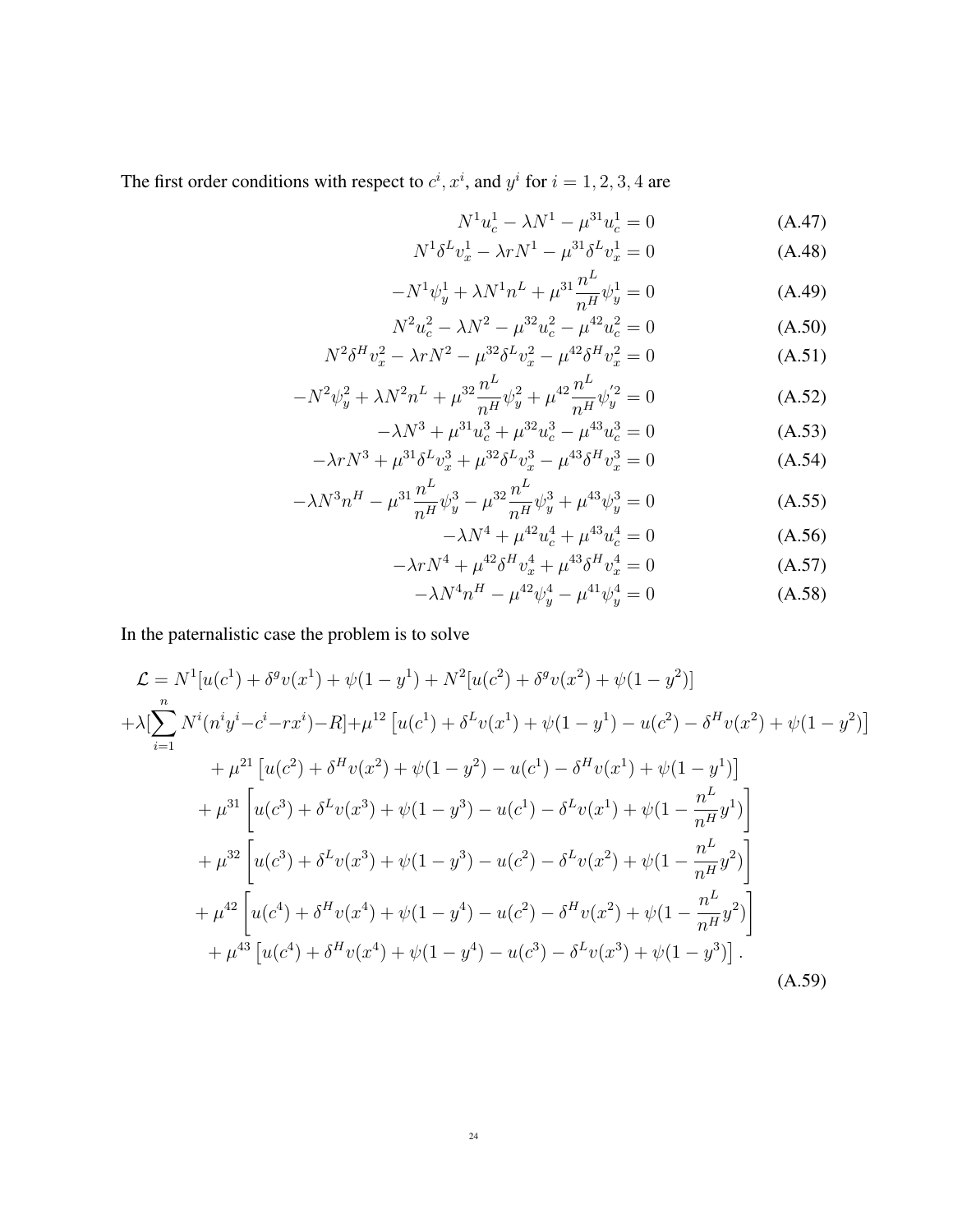The first order conditions with respect to  $c^i$ ,  $x^i$ , and  $y^i$  for  $i = 1, 2, 3, 4$  are

$$
N^{1}u_{c}^{1} - \lambda N^{1} + \mu^{12}u_{c}^{1} - \mu^{21}u_{c}^{1} - \mu^{31}u_{c}^{1} = 0
$$
 (A.60)

$$
N^{1}\delta^{g}v_{x}^{1} - \lambda r N^{1} + \mu^{12}\delta^{L}v_{x}^{1} - \mu^{21}\delta^{H}v_{x}^{1} - \mu^{31}\delta^{L}v_{x}^{1} = 0
$$
 (A.61)

$$
-N^{1}\psi_{y}^{'1} + \lambda N^{1}n^{L} - \mu^{12}\psi_{y}^{'1} + \mu^{21}\psi_{y}^{'1} + \mu^{31}\frac{n^{L}}{n^{H}}\psi_{y}^{'1} = 0
$$
 (A.62)

$$
N^2 u_c^2 - \lambda N^2 - \mu^{12} u_c^2 + \mu^{21} u_c^2 - \mu^{32} u_c^2 - \mu^{42} u_c^2 = 0 \tag{A.63}
$$

$$
N^2 \delta^g v_x^2 - \lambda r N^2 - \mu^{12} \delta^L v_x^2 + \mu^{21} \delta^H v_x^2 - \mu^{32} \delta^L v_x^2 - \mu^{42} \delta^H v_x^2 = 0 \tag{A.64}
$$

$$
-N^2\psi_y^{'2} + \lambda N^2 n^L + \mu^{12}\psi_y^{'2} - \mu^{21}\psi_y^{'2} + \mu^{32}\frac{n^L}{n^H}\psi_y^{'2} + \mu^{42}\frac{n^L}{n^H}\psi_y^{'2} = 0
$$
 (A.65)

$$
-\lambda N^3 + \mu^{31} u_c^3 + \mu^{32} u_c^3 - \mu^{43} u_c^3 = 0 \tag{A.66}
$$

$$
-\lambda r N^3 + \mu^{31} \delta^L v_x^3 + \mu^{32} \delta^L v_x^3 - \mu^{43} \delta^H v_x^3 = 0
$$
 (A.67)

$$
-\lambda N^3 n^H - \mu^{31} \frac{n^L}{n^H} \psi_y^{'3} - \mu^{32} \frac{n^L}{n^H} \psi_y^{'3} + \mu^{43} \psi_y^{'3} = 0 \tag{A.68}
$$

$$
-\lambda N^4 + \mu^{42} u_c^4 + \mu^{43} u_c^4 = 0 \tag{A.69}
$$

$$
-\lambda r N^4 + \mu^{42} \delta^H v_x^4 + \mu^{43} \delta^H v_x^4 = 0 \tag{A.70}
$$

$$
-\lambda N^4 n^H - \mu^{42} \psi_y^{'4} - \mu^{41} \psi_y^{'4} = 0 \tag{A.71}
$$

# B Additional results from the numerical simulations

|       |            | . . H L |                  | Type L  | Type H |
|-------|------------|---------|------------------|---------|--------|
| 0.984 | $0(-4.53)$ | 0.278   | Average tax rate | $-40.5$ | 17.0   |

Table B.1: Lagrange multipliers and average tax rates for two-type model, maximin case. Binding constraints in optimum are bolded. For non-binding constraint the value of the constraint  $(U^{ij} - U^i)$  is given in paranthesis.

|      |            |      |                  | Type L  | Type H |
|------|------------|------|------------------|---------|--------|
| 1.87 | $0(-2.69)$ | 0.08 | Average tax rate | $-16.5$ |        |

Table B.2: Lagrange multipliers and average tax rates for two-type model in utilitarian case. Binding constraints in optimum are bolded. For non-binding constraint the value of the constraint  $(U^{ij} - U^i)$  is given in paranthesis.